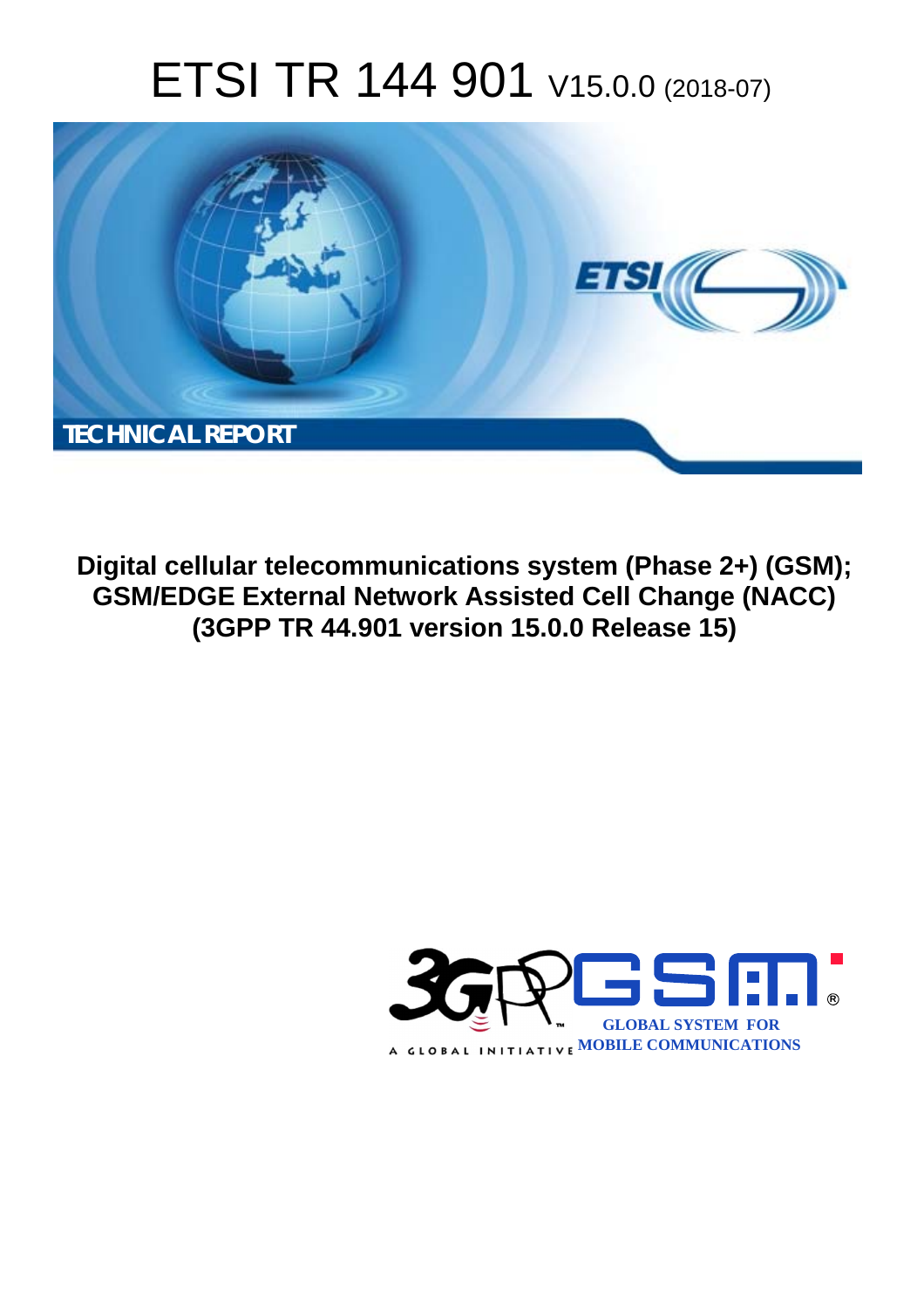Reference RTR/TSGR-0644901vf00

> Keywords GSM

#### *ETSI*

#### 650 Route des Lucioles F-06921 Sophia Antipolis Cedex - FRANCE

Tel.: +33 4 92 94 42 00 Fax: +33 4 93 65 47 16

Siret N° 348 623 562 00017 - NAF 742 C Association à but non lucratif enregistrée à la Sous-Préfecture de Grasse (06) N° 7803/88

#### *Important notice*

The present document can be downloaded from: <http://www.etsi.org/standards-search>

The present document may be made available in electronic versions and/or in print. The content of any electronic and/or print versions of the present document shall not be modified without the prior written authorization of ETSI. In case of any existing or perceived difference in contents between such versions and/or in print, the only prevailing document is the print of the Portable Document Format (PDF) version kept on a specific network drive within ETSI Secretariat.

Users of the present document should be aware that the document may be subject to revision or change of status. Information on the current status of this and other ETSI documents is available at <https://portal.etsi.org/TB/ETSIDeliverableStatus.aspx>

If you find errors in the present document, please send your comment to one of the following services: <https://portal.etsi.org/People/CommiteeSupportStaff.aspx>

#### *Copyright Notification*

No part may be reproduced or utilized in any form or by any means, electronic or mechanical, including photocopying and microfilm except as authorized by written permission of ETSI. The content of the PDF version shall not be modified without the written authorization of ETSI. The copyright and the foregoing restriction extend to reproduction in all media.

> © ETSI 2018. All rights reserved.

**DECT**TM, **PLUGTESTS**TM, **UMTS**TM and the ETSI logo are trademarks of ETSI registered for the benefit of its Members. **3GPP**TM and **LTE**TM are trademarks of ETSI registered for the benefit of its Members and of the 3GPP Organizational Partners. **oneM2M** logo is protected for the benefit of its Members.

**GSM**® and the GSM logo are trademarks registered and owned by the GSM Association.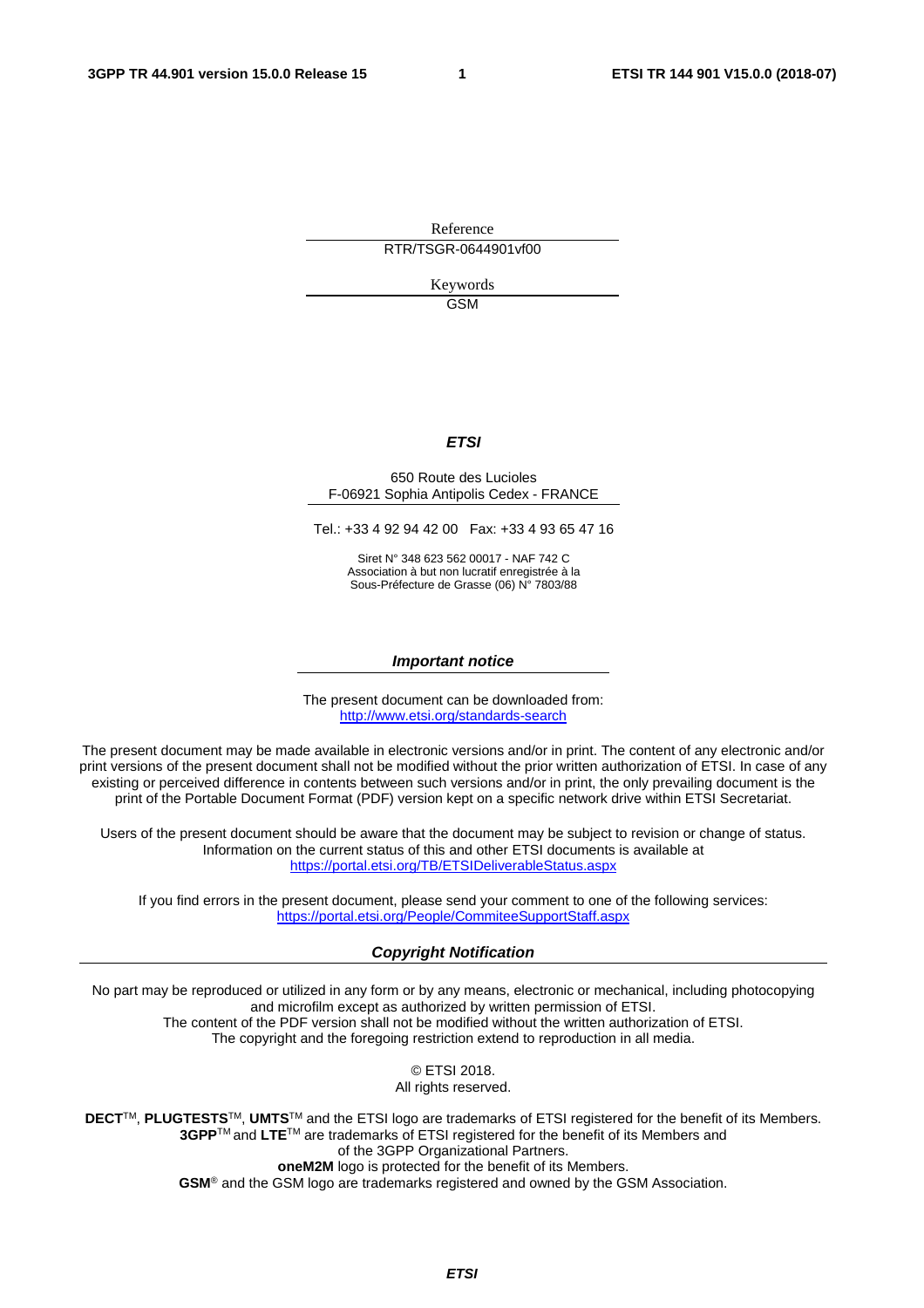## Intellectual Property Rights

#### Essential patents

IPRs essential or potentially essential to normative deliverables may have been declared to ETSI. The information pertaining to these essential IPRs, if any, is publicly available for **ETSI members and non-members**, and can be found in ETSI SR 000 314: *"Intellectual Property Rights (IPRs); Essential, or potentially Essential, IPRs notified to ETSI in respect of ETSI standards"*, which is available from the ETSI Secretariat. Latest updates are available on the ETSI Web server ([https://ipr.etsi.org/\)](https://ipr.etsi.org/).

Pursuant to the ETSI IPR Policy, no investigation, including IPR searches, has been carried out by ETSI. No guarantee can be given as to the existence of other IPRs not referenced in ETSI SR 000 314 (or the updates on the ETSI Web server) which are, or may be, or may become, essential to the present document.

#### **Trademarks**

The present document may include trademarks and/or tradenames which are asserted and/or registered by their owners. ETSI claims no ownership of these except for any which are indicated as being the property of ETSI, and conveys no right to use or reproduce any trademark and/or tradename. Mention of those trademarks in the present document does not constitute an endorsement by ETSI of products, services or organizations associated with those trademarks.

### Foreword

This Technical Report (TR) has been produced by ETSI 3rd Generation Partnership Project (3GPP).

The present document may refer to technical specifications or reports using their 3GPP identities, UMTS identities or GSM identities. These should be interpreted as being references to the corresponding ETSI deliverables.

The cross reference between GSM, UMTS, 3GPP and ETSI identities can be found under [http://webapp.etsi.org/key/queryform.asp.](http://webapp.etsi.org/key/queryform.asp)

### Modal verbs terminology

In the present document "**should**", "**should not**", "**may**", "**need not**", "**will**", "**will not**", "**can**" and "**cannot**" are to be interpreted as described in clause 3.2 of the [ETSI Drafting Rules](https://portal.etsi.org/Services/editHelp!/Howtostart/ETSIDraftingRules.aspx) (Verbal forms for the expression of provisions).

"**must**" and "**must not**" are **NOT** allowed in ETSI deliverables except when used in direct citation.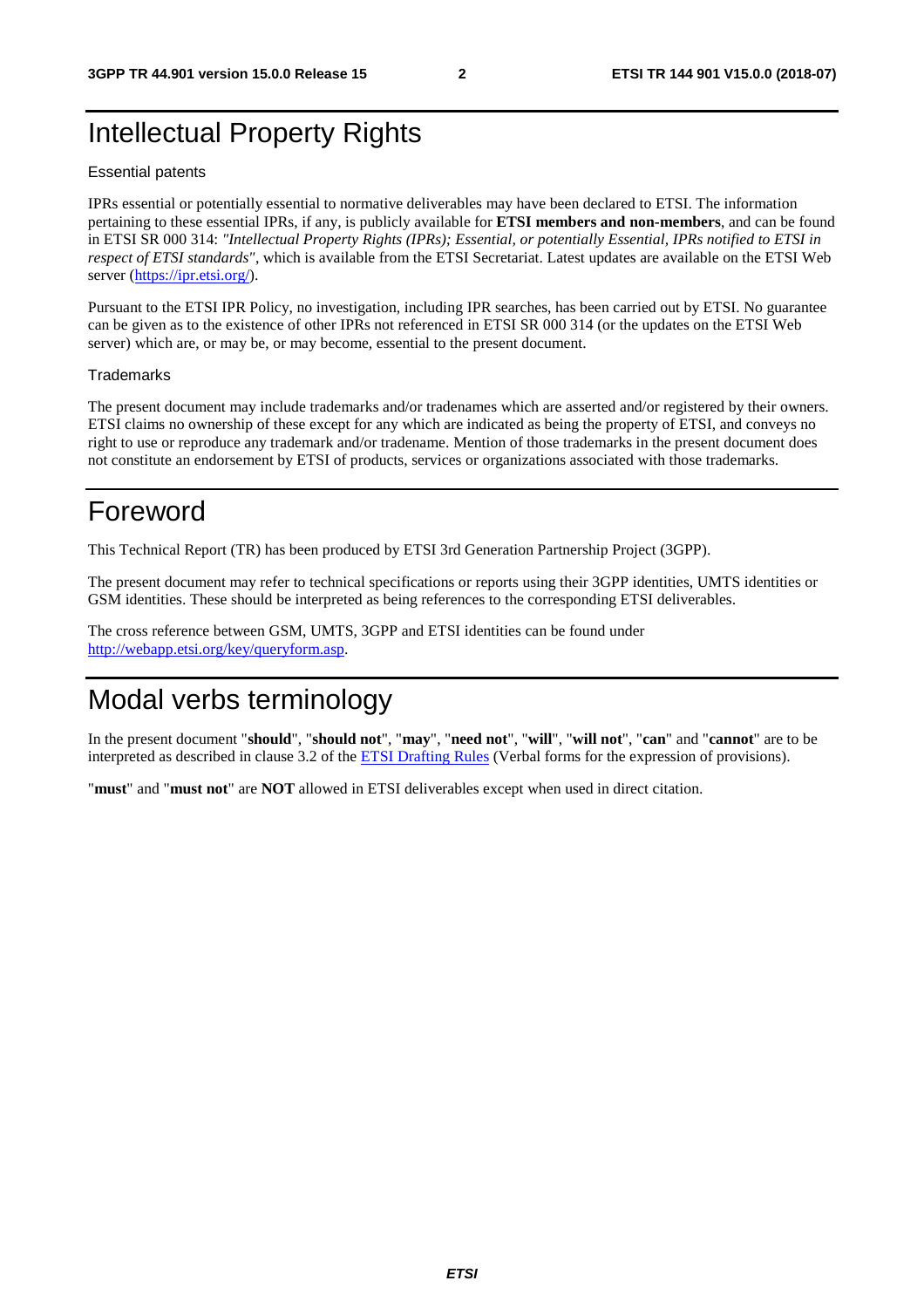$\mathbf{3}$ 

## Contents

| 1              |  |
|----------------|--|
| 2              |  |
| 3              |  |
| 3.1            |  |
| 3.2            |  |
| $\overline{4}$ |  |
| 4.1            |  |
| 4.2            |  |
| 4.3            |  |
| 4.3.1<br>4.3.2 |  |
| 4.4            |  |
| 4.4.1          |  |
| 4.4.2          |  |
|                |  |
| 5              |  |
| 5.1            |  |
| 5.1.1          |  |
| 5.1.2          |  |
| 5.1.3          |  |
| 5.2            |  |
| 5.2.1          |  |
| 5.2.2          |  |
| 5.2.3          |  |
| 5.2.4<br>5.3   |  |
| 5.3.1          |  |
| 5.3.2          |  |
| 5.3.3          |  |
| 5.3.4          |  |
| 5.3.5          |  |
| 5.3.6          |  |
| 5.3.7          |  |
| 6              |  |
| 6.1            |  |
| 6.2            |  |
| 6.2.1          |  |
| 6.2.2          |  |
| 6.2.3          |  |
| 6.2.4          |  |
| 6.3            |  |
| 6.3.1<br>6.3.2 |  |
| 6.3.3          |  |
| 6.3.4          |  |
| 6.3.4.1        |  |
| 6.3.4.2        |  |
| 6.3.4.3        |  |
|                |  |
| 7              |  |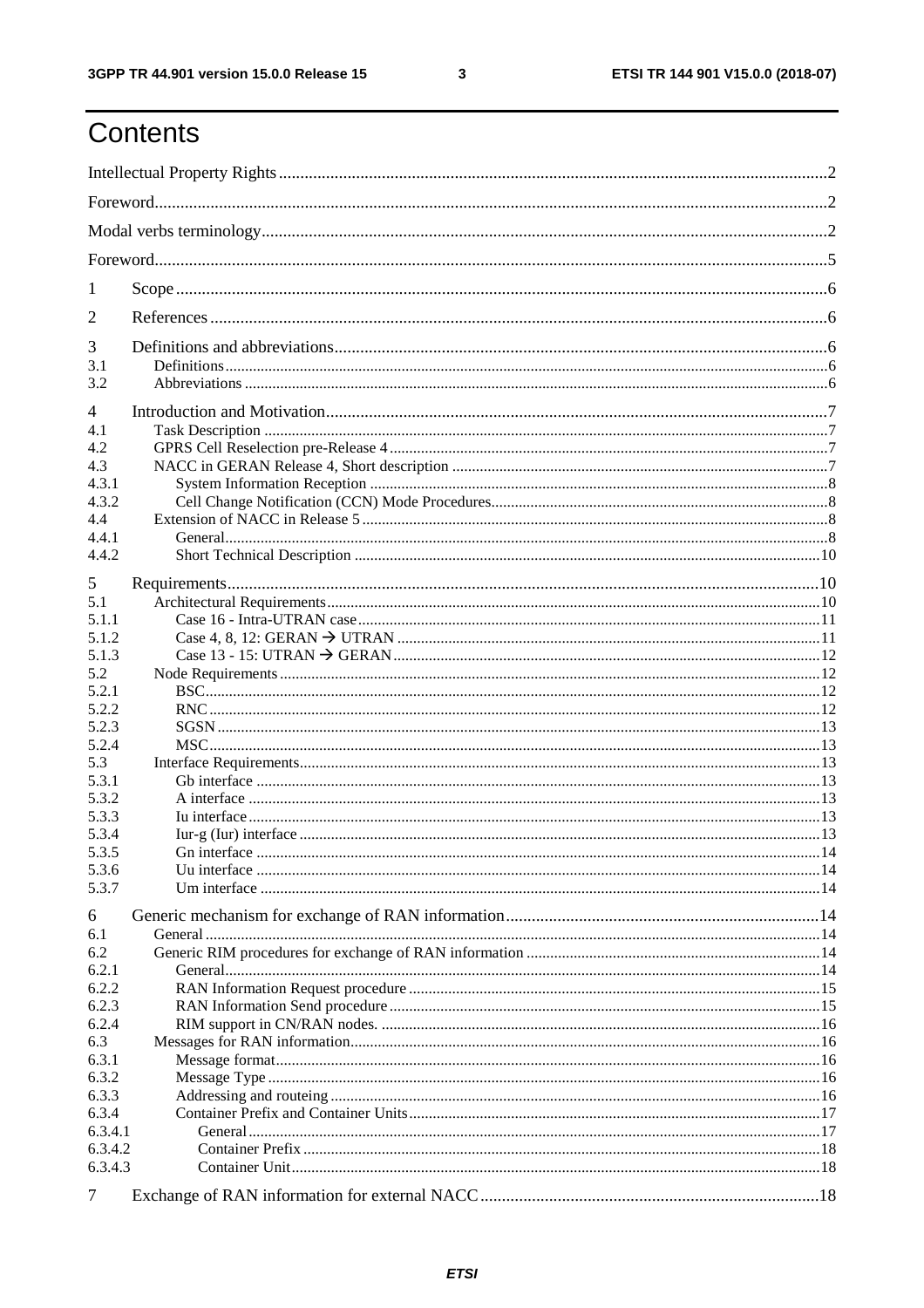| 7.1      | Principles for use of the generic mechanism for exchange of RAN information for NACC application18 |  |
|----------|----------------------------------------------------------------------------------------------------|--|
| 7.1.1    |                                                                                                    |  |
| 7.1.2    |                                                                                                    |  |
| 7.1.3    |                                                                                                    |  |
| 7.1.4    |                                                                                                    |  |
| 8        |                                                                                                    |  |
| 9        |                                                                                                    |  |
| 10       |                                                                                                    |  |
| 11       |                                                                                                    |  |
| 11.1     |                                                                                                    |  |
| 11.2     |                                                                                                    |  |
| 11.3     |                                                                                                    |  |
| 11.4     |                                                                                                    |  |
| 11.5     |                                                                                                    |  |
| 11.6     |                                                                                                    |  |
| 11.7     |                                                                                                    |  |
| Annex A: |                                                                                                    |  |
|          |                                                                                                    |  |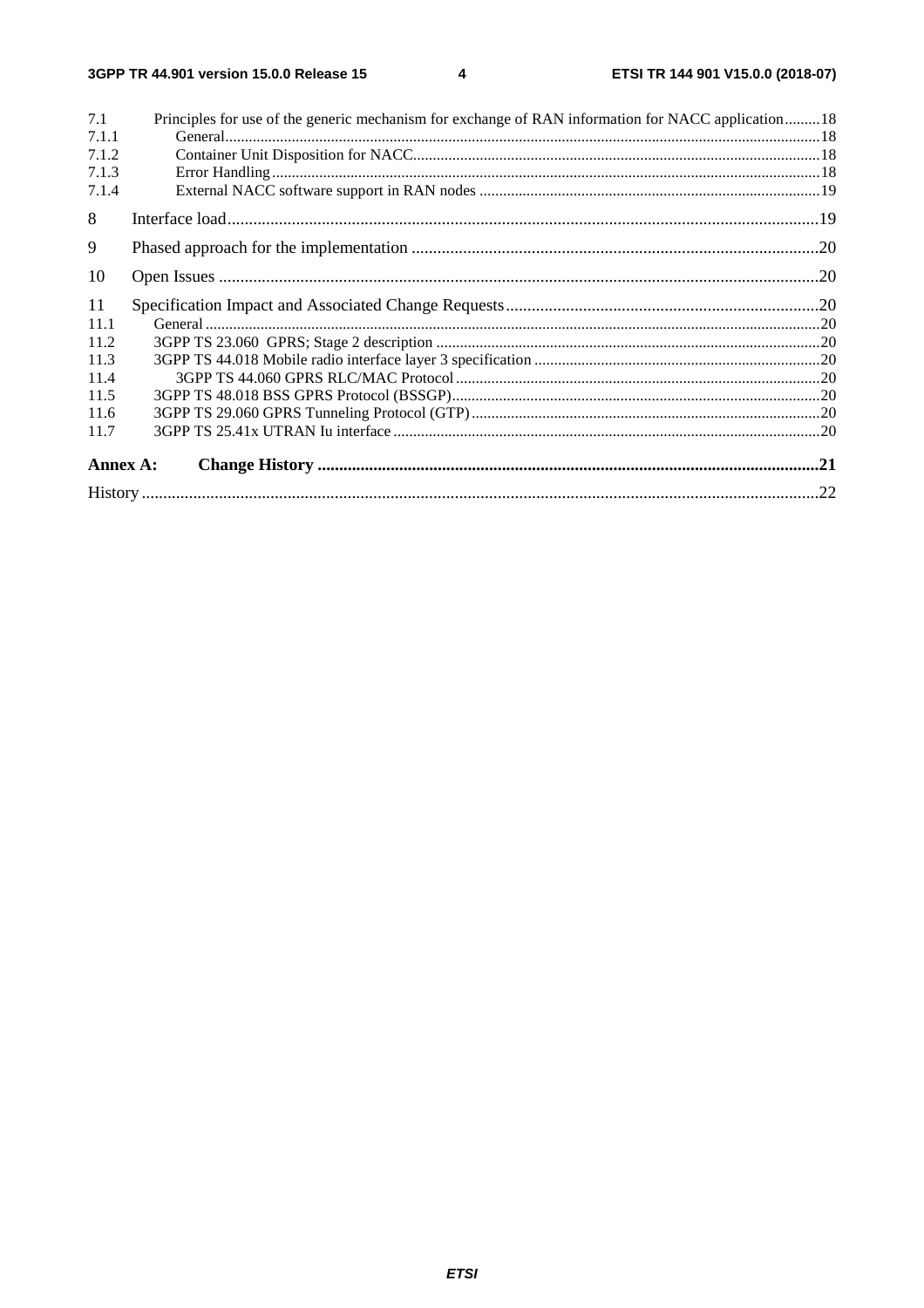## Foreword

This Technical Report has been produced by the 3rd Generation Partnership Project (3GPP).

The contents of the present document are subject to continuing work within the TSG and may change following formal TSG approval. Should the TSG modify the contents of the present document, it will be re-released by the TSG with an identifying change of release date and an increase in version number as follows:

Version x.y.z

where:

- x the first digit:
	- 1 presented to TSG for information;
	- 2 presented to TSG for approval;
	- 3 or greater indicates TSG approved document under change control.
- y the second digit is incremented for all changes of substance, i.e. technical enhancements, corrections, updates, etc.
- z the third digit is incremented when editorial only changes have been incorporated in the document.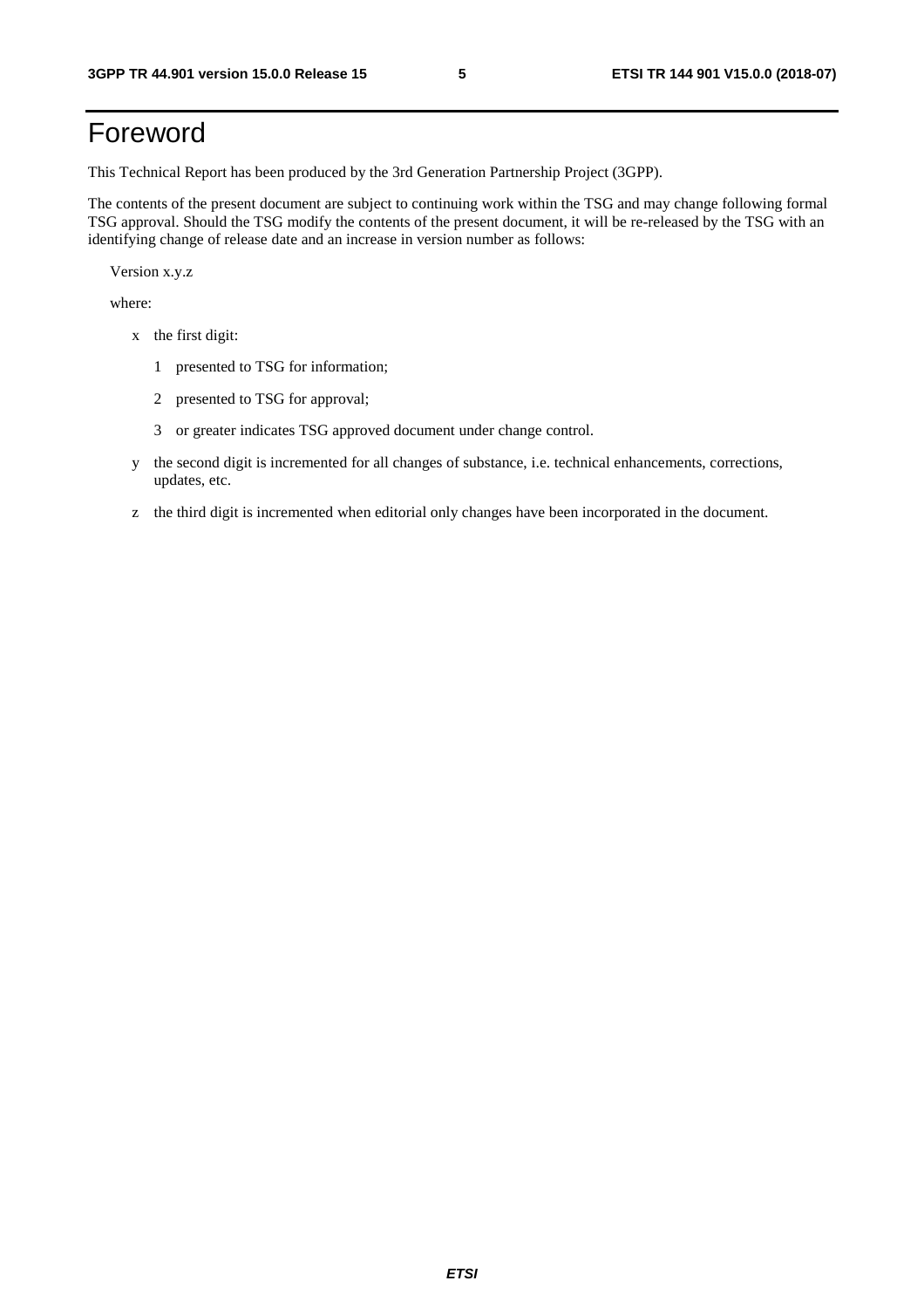### 1 Scope

This Technical Report provides background information, motivations, concepts and requirements regarding an extended Network Assisted Cell Change (NACC) feature for external cell change support. Cell change between GERAN and UTRAN cells is outside the scope of this report, although consideration has been taken in order to allow an easier extensibility to that case. The extension is based on the Release 4 version of the NACC feature where the mobile station is only supported by the NACC when performing internal cell re-selection, i.e. within a BSC. The extension of the feature is for GERAN just affecting BSS and for the core network the SGSN and signalling links between these network nodes. To support cell changes between GERAN and UTRAN, also the Um and the Uu interfaces are affected.

The evolved Release 4 NACC proposal as described in this TR provides the basis for the detailed Stage 2 and stage 3 specification work. The feature will be developed in a phased approach and a longer-term vision is presented in the report.

The focus of the TR is to:

- Define the requirements on different nodes
- Specify the requirements for the interfaces
- Propose a plan for the work item project
- Evaluation of what does and does not need to be standardised

### 2 References

The following documents contain provisions which, through reference in this text, constitute provisions of the present document.

- References are either specific (identified by date of publication, edition number, version number, etc.) or non-specific.
- For a specific reference, subsequent revisions do not apply.
- For a non-specific reference, the latest version applies. In the case of a reference to a 3GPP document (including a GSM document), a non-specific reference implicitly refers to the latest version of that document *in the same Release as the present document*.
- [1] 3GPP TD GP-010361, "Network Assisted Cell Change; Concept document"
- [2] 3GPP TS 48.018: "General Packet Radio Service (GPRS); BSS GPRS Protocol (BSSGP)".

### 3 Definitions and abbreviations

#### 3.1 Definitions

For the purposes of the present document, the following definitions apply:

**External cell change:** Change of cells where old and new cell do not belong to the same BSC.

**External neighbouring cells:** Cells listed in the BA-lists within a BSC that belongs to other BSCs.

**Extended neighbouring cell list:** List of System information received from the external neighbour cells to be used in the Network Assisted Cell Change procedure.

**Service outage time:** The time between the last received uplink RLC block from the mobile station in the old cell and the mobile station's first uplink RLC block received in the new cell.

### 3.2 Abbreviations

For the purposes of the present document, the following abbreviations apply: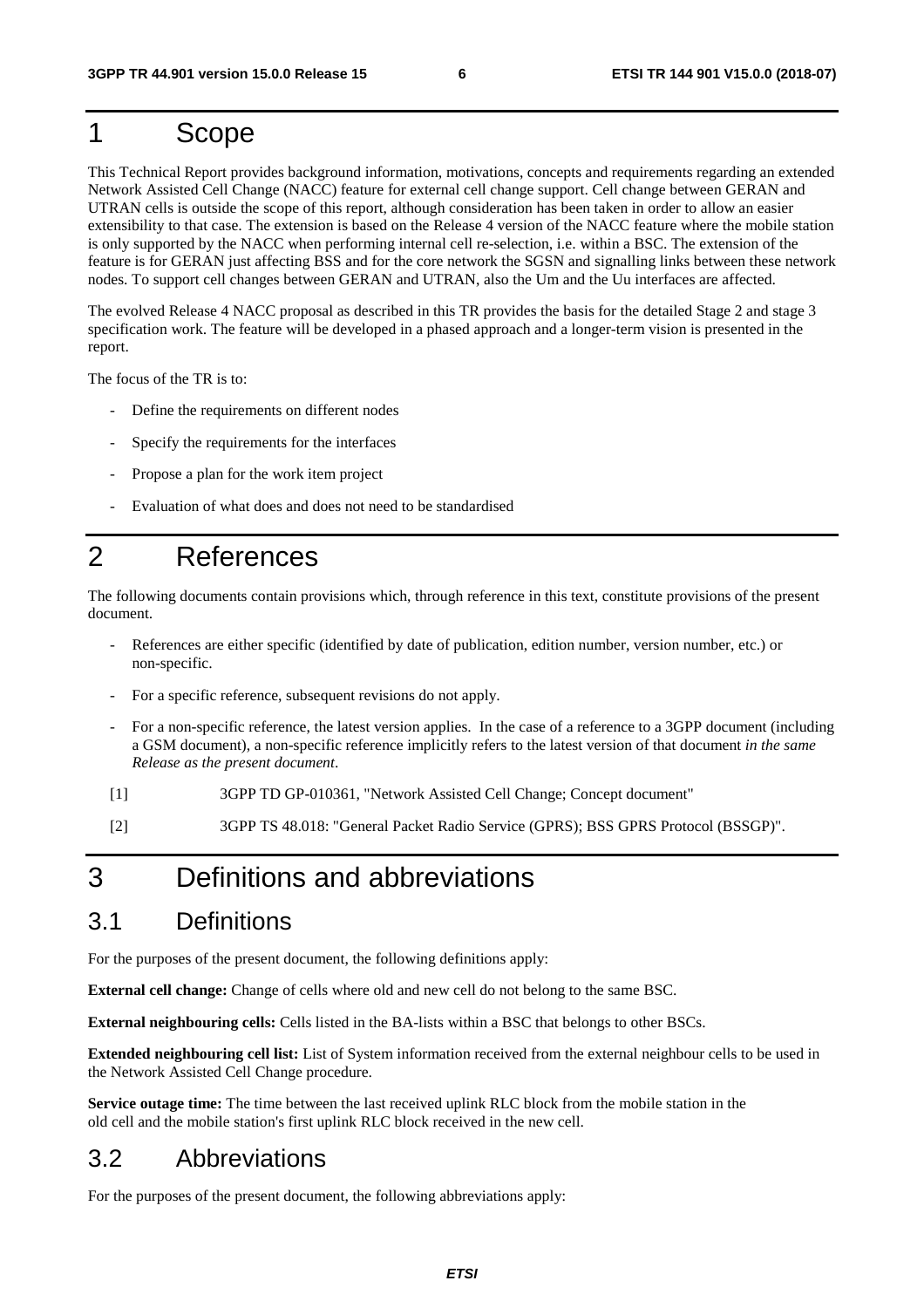| <b>CCN</b>   | <b>Cell Change Notification</b>               |
|--------------|-----------------------------------------------|
| <b>EDGE</b>  | Enhanced Data rates for GSM Evolution         |
| <b>GERAN</b> | <b>GSM/EDGE Radio Access Network</b>          |
| <b>GPRS</b>  | General Packet Radio Service                  |
| <b>NACC</b>  | Network Assisted Cell Change                  |
| NC.          | Network Control mode (can be NC0, NC1 or NC2) |
| $O\&M$       | <b>Operations and Maintenance</b>             |
| <b>PACCH</b> | Packet Associated Common Control Channel      |
| <b>PS</b>    | Packet Switched                               |
| QoS          | <b>Quality of Service</b>                     |
| <b>RN</b>    | Radio Network                                 |
| <b>RAN</b>   | Radio Access Network                          |
| <b>RIM</b>   | <b>RAN</b> Information Management             |
| UE           | User Equipment                                |
| <b>UTRAN</b> | Universal Terrestrial Radio Access Network    |
|              |                                               |

## 4 Introduction and Motivation

### 4.1 Task Description

The purpose of this new work task is to shorten the service outage time at cell reselection in packet transfer mode when the originating and the target cells belong to different BSCs/RNCs. This will improve the delivered quality of service for most QoS classes.

### 4.2 GPRS Cell Reselection pre-Release 4

A pre-Release 4 GPRS/EDGE mobile station shall in modes NC0 and NC1 perform cell reselection purely based on neighbour cell measurements and independent of whether a packet transfer is ongoing or not. The cell change is performed without notifying the network. The MS is then not allowed to make random access in order to restart the data transfer in the new cell until a consistent set of system information for that cell has been correctly received. This behaviour is also used in Release 4 for the cases when a GPRS mobile station moves between GSM cells belonging to different BSCs or from a GSM to a UMTS cell.

If the MS is trying to collect the target cell system information before the cell change, the MS may lose downlink data, which then has to be retransmitted in the new cell. If on the other hand the system information is collected after entering the target cell, the MS must first synchronise to the system information broadcast cycle and then collect the required system information before starting to re-establish the data transfer. In both cases the MS will lose a certain amount of time and downlink data when collecting the system information. There is also a risk that one or more RLC SDUs have to be completely retransmitted in the new cell as the cell change can be performed anytime during an ongoing transfer.

For these reasons the Network Assisted Cell Change feature was introduced in Release 4 for MSs performing cell changes between cells belonging to the same BSC. The feature reduced the service outage time for an MS in packet transfer mode from a couple of seconds down to 300-700 ms by giving the network a possibility to assist the MS before and during the cell change. The assistance is given both as sending of neighbouring cell system information and with introduction of new procedures.

### 4.3 NACC in GERAN Release 4, Short description

NACC, the Network Assisted Cell Change feature introduced in Release 4 is a tool to minimize the service outage time for all QoS classes when a GPRS MS in packet transfer mode moves between GSM cells belonging to the same BSC. An overview of the Release 4 behaviour is described in GP-010361.

NOTE: In the Release 4, NACC is not implemented to support cell reselections between GERAN and UTRAN or between BSCs. In this technical report a possible introduction of these cases is outlined.

The NACC procedures are introduced as a mandatory feature for an Release 4 MS to speed up the cell re-selection. There are two main set of procedures specified for NACC, independent from each other:

- One set which supports the mobile station with neighbouring cell system information and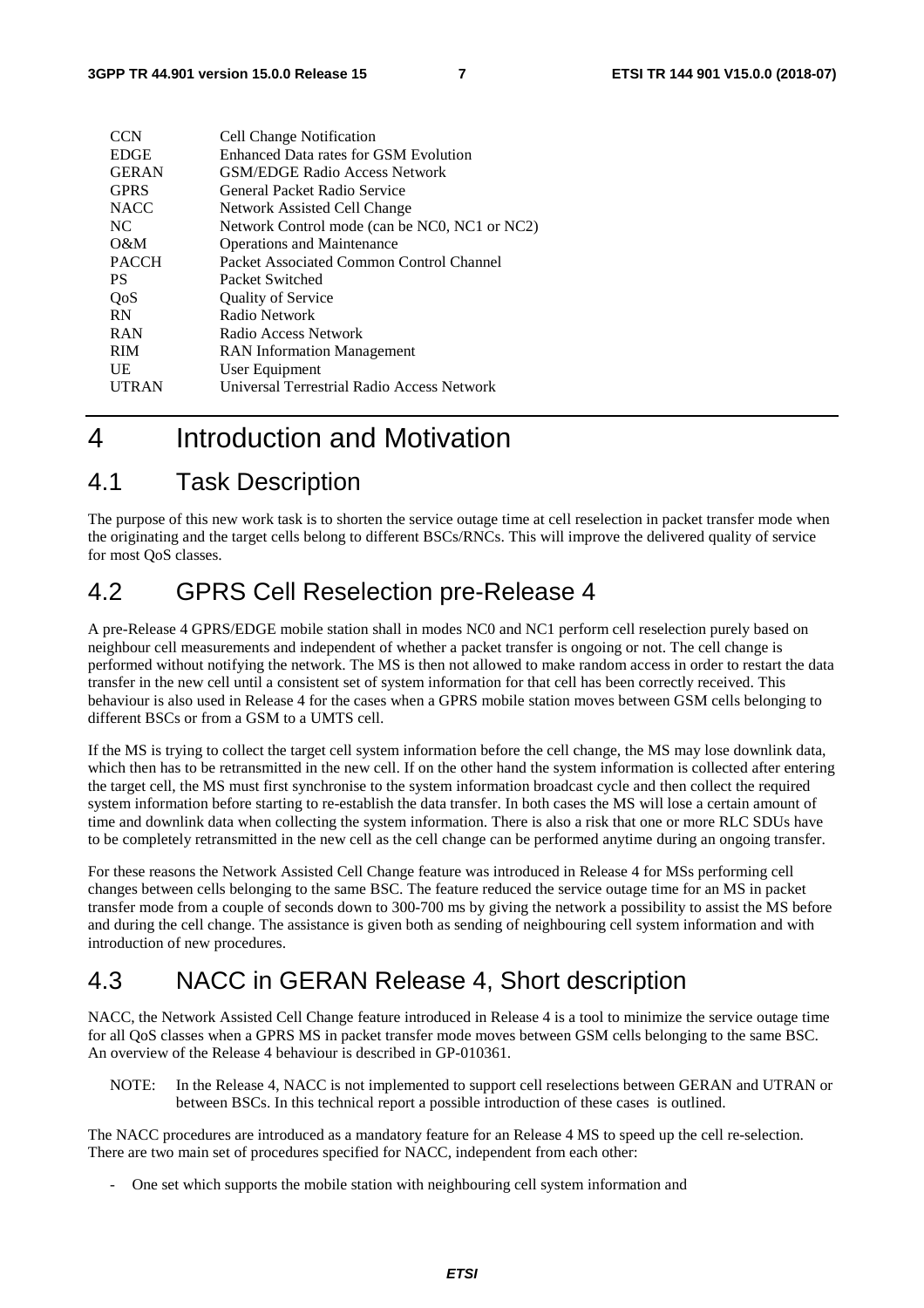One set which prepares the MS and puts the MS into Cell Change Notification mode (CCN mode) during a short period of time before the cell change.

#### 4.3.1 System Information Reception

In the first set of procedures the network may - independent of the NC and the CCN modes - send neighbouring cell system information to an MS. The information is sent on the PACCH and is required for initial access after a cell change. An MS in Packet Transfer mode, which receives this information, shall store the information for 30 seconds. The MS may then use this information in the new cell. In the new cell the MS may then initiate access and receive missing system information from BCCH or PBCCH on PACCH by using the Packet PSI/SI Status procedures.

#### 4.3.2 Cell Change Notification (CCN) Mode Procedures

In the second set of procedures a Release 4 MS in packet transfer mode enters CCN mode when a cell reselection is determined and if the network has ordered the MS to use CCN within the cell and towards the target cell. This order can either be generally given by the network in system information or be individually addressed to a certain mobile.

When in CCN mode the MS informs the network with a Cell Change Notification message that the MS wants to reselect cell. The message contains the identity of the target cell. After sending the message to the network the mobile station continues the ongoing packet transfer for either a maximum time of about 1 second or until the network responds with a Packet Cell Change Continue or Packet Cell Change Order message. The Packet Cell Change Order message may indicate another target cell than the one proposed by the mobile station. After the delay, the MS leaves CCN mode. The MS also leaves CCN mode if it returns to Packet Idle mode, if it enters NC2 mode or if the criteria for camping on the old cell are no longer fulfilled.

In CCN mode the network also has an opportunity to send neighbouring cell system information required for immediate initial access in the new cell when the re-selection has been performed. In CCN mode, the network may also terminate the ongoing packet transfer before sending the Packet Cell Change Continue or the Packet Cell Change Order message to the MS.

### 4.4 Extension of NACC in Release 5

#### 4.4.1 General

In Release 4 of the GERAN specifications, the NACC procedures cover only cell re-selection to other GERAN cells within the same BSC where the BSC has system information available for the target cell.

This limits the value of NACC, as external BSC cell changes and also cell changes between GERAN and UTRAN cells in some network configurations are of frequent occurrence. Extensions of the NACC feature to handle also external cell changes will therefore be of a certain value. For cell changes between Gb and Iu mode within GERAN and between GERAN *A/Gb mode* and UTRAN *Iu-mode* it is not obvious that the service for the user is improved by NACC. These cases might require rather heavy signalling to re-establish the RRC, the radio access bearers and the MM connections before the user service can be restarted in the target cell.

A rough estimation of the occurrence of inter BSC cell changes in an assumed scenario where the BSC area consists of a regular hexagonal area surrounded by other BSC areas (Figure 4.1.1.a) and subdivided into smaller, hexagonal clusters is shown in Table 4.1.1.a. The traffic between these areas is then assumed to be equal distributed.



**Figure 4.1.1.a: Example of internal/external cells for a BSC**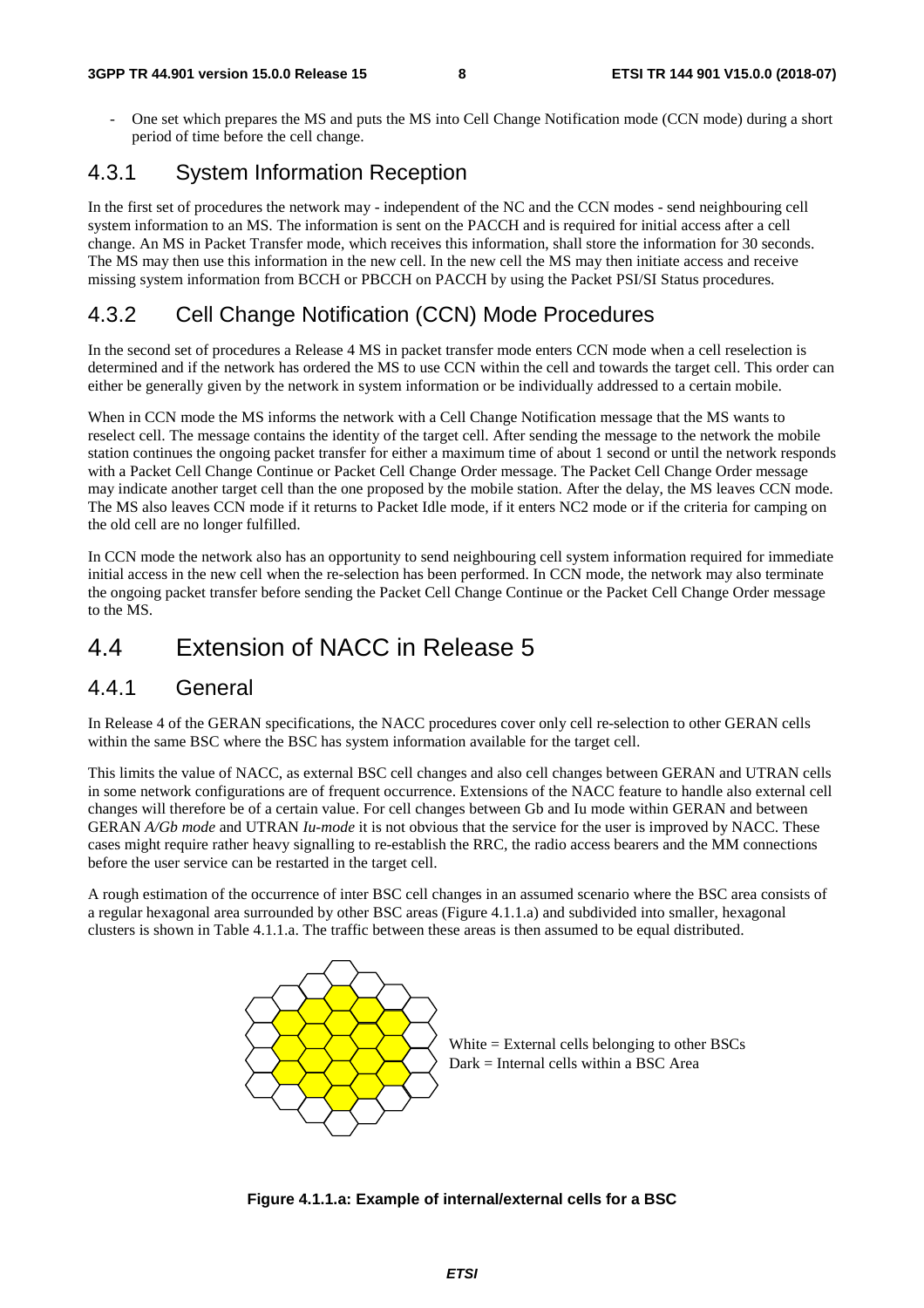| <b>BSC Area Size</b><br>(in # of cells) | No of possible<br>external cell changes | Relation External/Total no of cell<br>changes (in %) |
|-----------------------------------------|-----------------------------------------|------------------------------------------------------|
|                                         | 6                                       | 100                                                  |
|                                         | 18                                      | 43                                                   |
| 19                                      | 30                                      | 26                                                   |
| 37                                      | 42                                      | 19                                                   |
| 61                                      | 54                                      | 15                                                   |
| 91                                      | 66                                      | 12                                                   |
| 127                                     | 78                                      | 10                                                   |
| 169                                     | 90                                      | 9                                                    |
| 271                                     | 114                                     | 7                                                    |
| 397                                     | 138                                     | 6                                                    |
| 547                                     | 162                                     | 5                                                    |
| 721                                     | 186                                     | 4                                                    |
| 1141                                    | 234                                     | 3                                                    |

**Table 4.1.1.a: Relation between External to Total number of cell changes** 

The case with a network composed of a mixture of BTSs and BSCs from different vendors will also give much higher figures (approximately30 - 50% of external cell changes) as the cell clusters for a certain BSC will look like islands among cell clusters from other vendors BSCs. This will also be the case having overlapping GERAN and UTRAN coverage.

This is a simplified network where cell reselection is assumed to be possible only to the 6 closest neighbours. In normal case the neighbouring cell lists can contain cells not directly close to the serving cell. So the figures for external cell changes will probably be higher.

There is also the case when UTRAN and GERAN overlay, which means that the two access technologies have different nodes in the access network.

Based on the reasons described above this study considers an extension of NACC to cover also cell changes to a cell managed by another BSC/RNC where the origin BSC/RNC does not have system information available for the target cell. This requires new signalling between BSCs/RNCs. The signalling may then be performed via the A, Gb, Iu and/or Iur-g interfaces to inform each BSC/RNC of the neighbouring cell system information.

NOTE: the exchange of information between BSCs/RNCs via A and Iu-cs interfaces is out of the scope of this document, although care has been taken in order to allow an easy extension for other features using inter BSC/RNC communication.

The Table 4.1.1.b below indicates scenarios to be considered for cell reselection between different BSCs/RNCs and the possibility to add the NACC feature to each case is then further discussed in this document. GERAN Gb indicates a BSC connected to SGSN only via Gb; GERAN Iu indicates a BSC connected to SGSN only via Iu and GERAN Iu/Gb indicates a BSC connected to SGSN via both Iu and Gb. This paper does not consider cell reselection scenarios involving CDMA 2000 cells.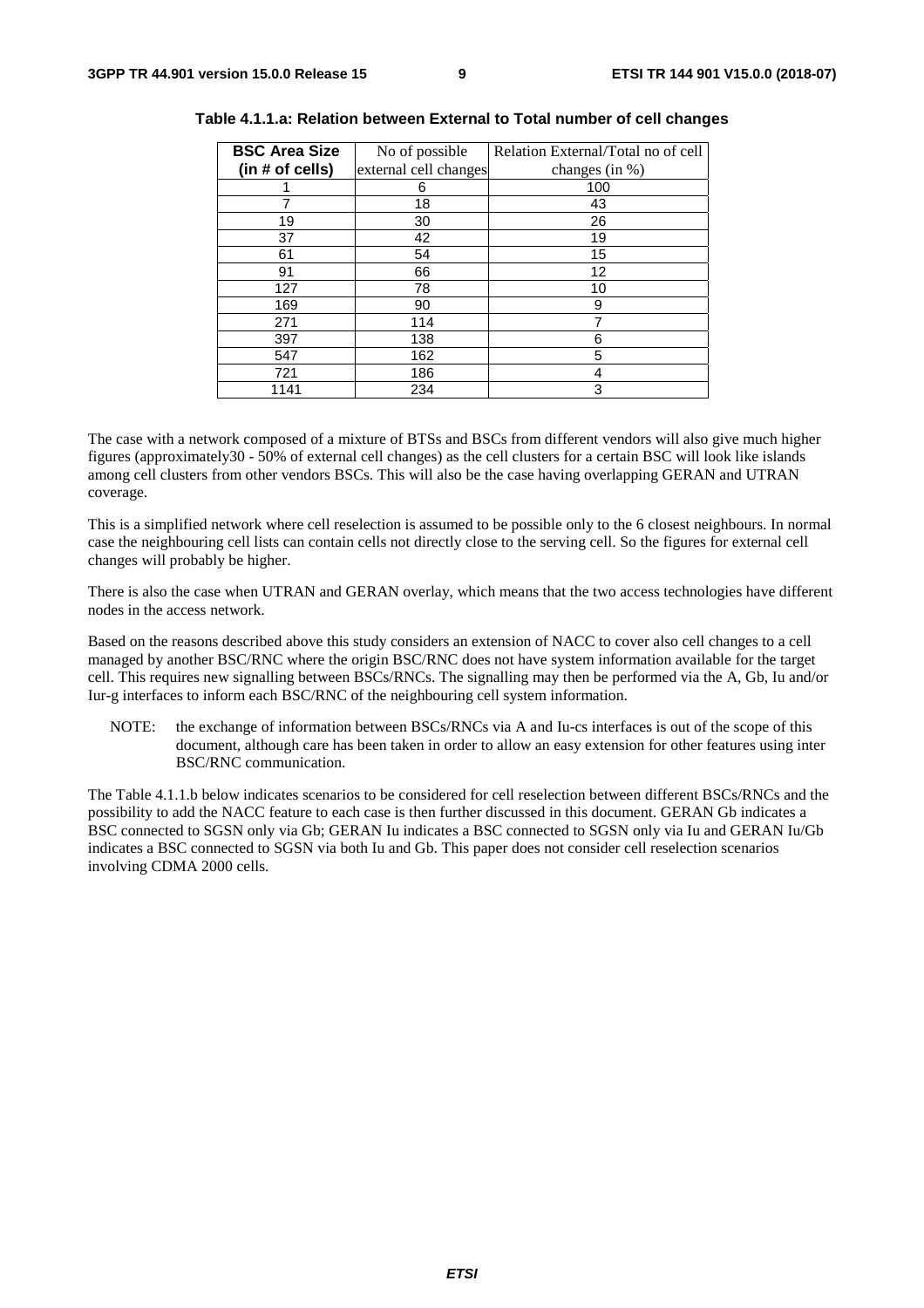| Case No        | From               | To                 | Traffic via   |
|----------------|--------------------|--------------------|---------------|
|                | <b>GERAN Gb</b>    | <b>GERAN Gb</b>    | <b>SGSN</b>   |
| $\overline{2}$ | <b>GERAN Gb</b>    | <b>GERAN lu/Gb</b> | <b>SGSN</b>   |
| 3              | <b>GERAN Gb</b>    | <b>GERAN lu</b>    | <b>SGSN</b>   |
| 4              | <b>GERAN Gb</b>    | <b>UTRAN</b>       | <b>SGSN</b>   |
| 5              | <b>GERAN lu</b>    | <b>GERAN Gb</b>    | <b>SGSN</b>   |
| 6              | <b>GERAN lu</b>    | <b>GERAN lu/Gb</b> | SGSN or lur-g |
| 7              | <b>GERAN lu</b>    | <b>GERAN lu</b>    | SGSN or lur-g |
| 8              | <b>GERAN lu</b>    | <b>UTRAN</b>       | SGSN or lur   |
| 9              | <b>GERAN lu/Gb</b> | <b>GERAN Gb</b>    | <b>SGSN</b>   |
| 10             | <b>GERAN lu/Gb</b> | <b>GERAN lu/Gb</b> | SGSN or lur-g |
| 11             | <b>GERAN lu/Gb</b> | <b>GERAN lu</b>    | SGSN or lur-g |
| 12             | <b>GERAN lu/Gb</b> | <b>UTRAN</b>       | SGSN or lur   |
| 13             | <b>UTRAN</b>       | <b>GERAN Gb</b>    | <b>SGSN</b>   |
| 14             | <b>UTRAN</b>       | <b>GERAN lu/Gb</b> | SGSN or lur   |
| 15             | <b>UTRAN</b>       | <b>GERAN lu</b>    | SGSN or lur   |
| 16             | <b>UTRAN</b>       | <b>UTRAN</b>       | SGSN or lur   |

| Table 4.1.1.b: Possible combinations of cell changes |  |  |
|------------------------------------------------------|--|--|
|------------------------------------------------------|--|--|

### 4.4.2 Short Technical Description

For fast reselection of cells, the MS needs to have knowledge of certain system information of the target cell before performing the cell change. If the cells then belong to different BSCs/RNCs, the required system information has to be transported between BSCs/RNCs when updated to be made available to the MSs when re-selecting cells. The required system information is proposed to be packed into a container within a new RAN-INFORMATION message that may be sent on the Iur-g interface or routed via the Core Network (by one or more SGSNs) from the origin to the target RAN node. The information in the container shall be transparent for the Core Network.

When system information is received, the target BSC/RNC can be ordered to acknowledge the information. If the acknowledgement is requested but not received by the source BSC/RNC, it is an implementation option how to perform retransmission. When system information is received, the information can optionally be associated with a validity timer. After the validity timer expiration the associated system information shall not be used for immediate initial access in the new cell.

A BSC/RNC may request another BSC/RNC to respond with one or multiple RAN-INFORMATION messages or to stop transmission of event driven messages.

### 5 Requirements

### 5.1 Architectural Requirements

In order to fulfil all the traffic cases as listed in Table 4.1.1.b, the BSC, the RNC and the SGSN nodes are all affected. The interfaces which requires update are Um, Uu, Gb, Iu, Gn and Iur-g. The Table 5.1.a below lists the required changes for the different cases.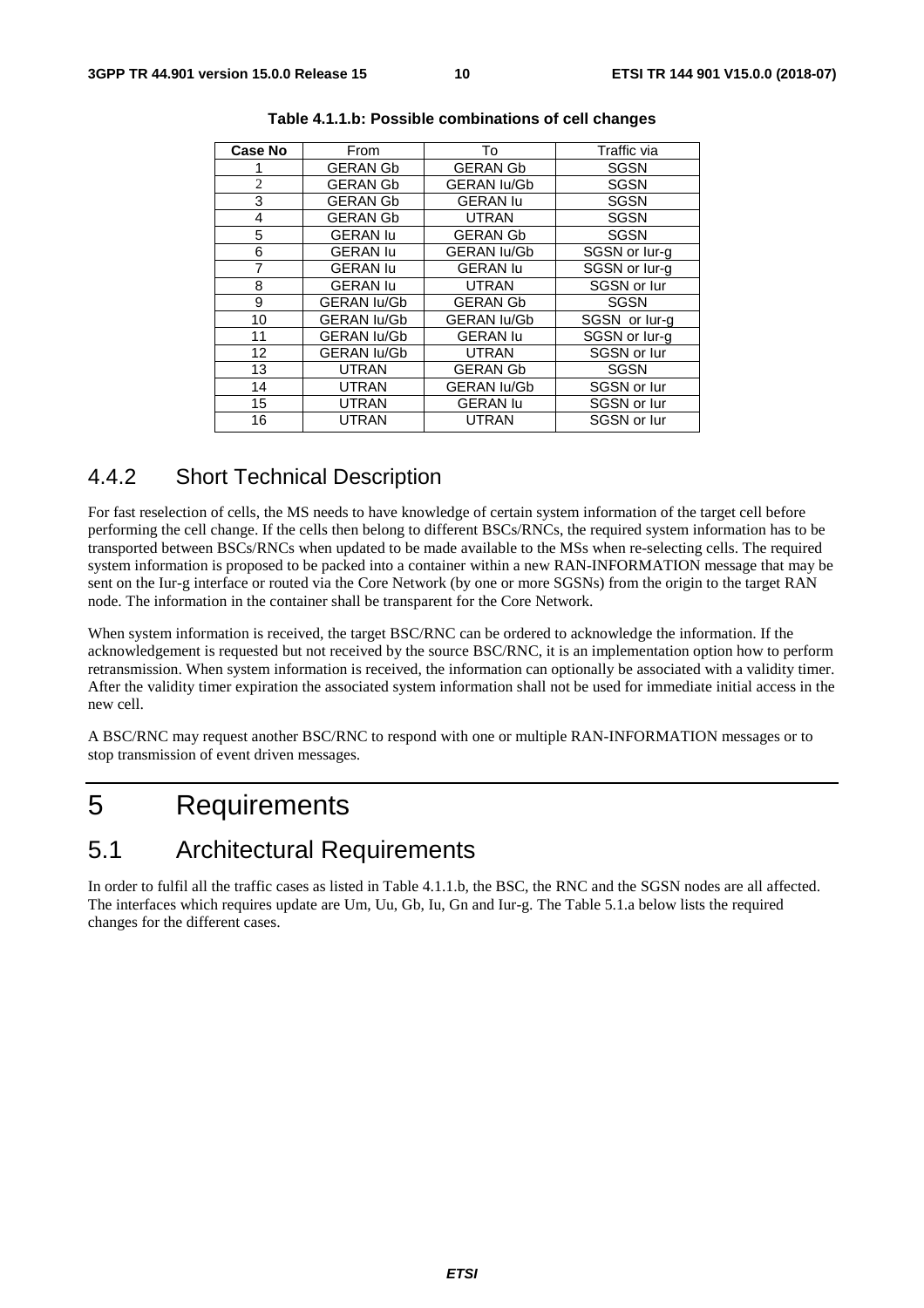| <b>Case No</b> | <b>From</b>        |                    | <b>Affected nodes</b> | <b>Affected Network</b> | <b>Affected Radio</b> |
|----------------|--------------------|--------------------|-----------------------|-------------------------|-----------------------|
|                |                    |                    |                       | <b>Interface</b>        | Interface             |
|                | <b>GERAN Gb</b>    | <b>GERAN Gb</b>    | BSC, SGSN             | Gb, Gn                  |                       |
| $\overline{2}$ | <b>GERAN Gb</b>    | <b>GERAN lu/Gb</b> | BSC, SGSN             | Gb, Gn and opt lu       |                       |
| 3              | <b>GERAN Gb</b>    | <b>GERAN lu</b>    | BSC, SGSN             | Gb, Gn and lu           |                       |
| 4              | <b>GERAN Gb</b>    | <b>UTRAN</b>       | BSC, RNC, SGSN        | Gb, Gn and lu           | Um and Uu             |
| 5              | <b>GERAN lu</b>    | <b>GERAN Gb</b>    | BSC, SGSN             | Gb, Gn and lu           |                       |
| 6              | <b>GERAN lu</b>    | <b>GERAN lu/Gb</b> | <b>BSC, SGSN</b>      | lu, Gn and opt (Gb      |                       |
|                |                    |                    |                       | and $lur-g$ )           |                       |
| 7              | <b>GERAN lu</b>    | <b>GERAN lu</b>    | <b>BSC, SGSN</b>      | lu, Gn and opt lur-g    |                       |
| 8              | <b>GERAN lu</b>    | <b>UTRAN</b>       | BSC, RNC, SGSN        | lu, Gn and opt lur-g    | Um and Uu             |
| 9              | <b>GERAN lu/Gb</b> | <b>GERAN Gb</b>    | BSC, SGSN             | Gb, Gn and opt lu       |                       |
| 10             | <b>GERAN lu/Gb</b> | <b>GERAN lu/Gb</b> | <b>BSC, SGSN</b>      | Gb, Gn or               |                       |
|                |                    |                    |                       | alternatively (lu or    |                       |
|                |                    |                    |                       | $lur-g)$                |                       |
| 11             | <b>GERAN lu/Gb</b> | <b>GERAN lu</b>    | <b>BSC, SGSN</b>      | lu, Gn and opt (Gb or   |                       |
|                |                    |                    |                       | $lur-g$ )               |                       |
| 12             | <b>GERAN lu/Gb</b> | <b>UTRAN</b>       | BSC, RNC, SGSN        | lu, Gn and opt (Gb)     | Um and Uu             |
|                |                    |                    |                       | and lur-g)              |                       |
| 13             | <b>UTRAN</b>       | <b>GERAN Gb</b>    | BSC, RNC, SGSN        | lu, Gn and Gb           | Uu                    |
| 14             | <b>UTRAN</b>       | <b>GERAN lu/Gb</b> | BSC, RNC, SGSN        | lu, Gn and opt (Gb      | Uu                    |
|                |                    |                    |                       | and lur-g)              |                       |
| 15             | <b>UTRAN</b>       | <b>GERAN lu</b>    | BSC, RNC, SGSN        | lu, Gn and opt lur-g    | Uu                    |
| 16             | UTRAN              | <b>UTRAN</b>       | RNC, SGSN             | lu, Gn and opt lur      | Uu                    |

**Table 5.1.a: Required changes for the different cell changes.** 

NOTE: The introduction of NACC for the different cases where UTRAN is a part might be of various importance. If any of these seven cases shall be covered is a decision to be taken together with the RAN subgroups.

#### 5.1.1 Case 16 - Intra-UTRAN case

In Case 16 fast cell re-selection is already available when the neighbouring cells are operating on same frequency which is assumed to be the normal case in UTRAN. A single-RX UE will then be able to read the broadcast information from the new cell while still listening to the PICH/FACH in the old cell. Since this means that the UE can read broadcast information before actually moving to the new cell, the service interruption for the cell re-selection in CELL-PCH or CELL-FACH state is already faster than the NACC supported intra-BCS Cell change specified for Release 4. Conclusion: No improvements are required for the intra frequency cell change within UTRAN.

There will also be inter-frequency cell-reselection case. Then the UE will not have read the system information broadcast yet (comparable to pre-release 4 GERAN situation) and the service interruption time is not so predictable since the scheduling of system broadcast information is not standardized. 3GPP TS 34.108 does specify a system broadcast schedule for testing purposes. The more important information is only transmitted every 2.5 seconds, which would mean that the service interruption could take to at most something like 2.6 seconds (including reading Master Information Block which is scheduled every 80ms). In an implementation, the system information broadcast schedule can be assumed to be something around 2 seconds.

2 seconds service outage time in this case is probably not severe since:

- 1) Most of the time the UE will perform the intra-frequency case;
- 2) When the UE is in CELL-PCH state, the probability of requesting service should be quite low.

So the service interruption is mainly a problem for CELL-FACH state. Then the question is how often the UE is in CELL-FACH state when having PS services. If the UTRAN keeps the UE in Cell-DCH quite long (where handover is performed instead of cell reselections), the UE might not be in CELL-FACH state that often.

Conclusion: The inter-frequency cell change is not a relevant issue in UTRAN.

#### 5.1.2 Case 4, 8, 12: GERAN  $\rightarrow$  UTRAN

Cases 4, 8 and 12 where the UTRAN is the target cell might be of limited value as the service interrupt for the user will be significant due to complex and time consuming procedures to read system information and to and re-establish the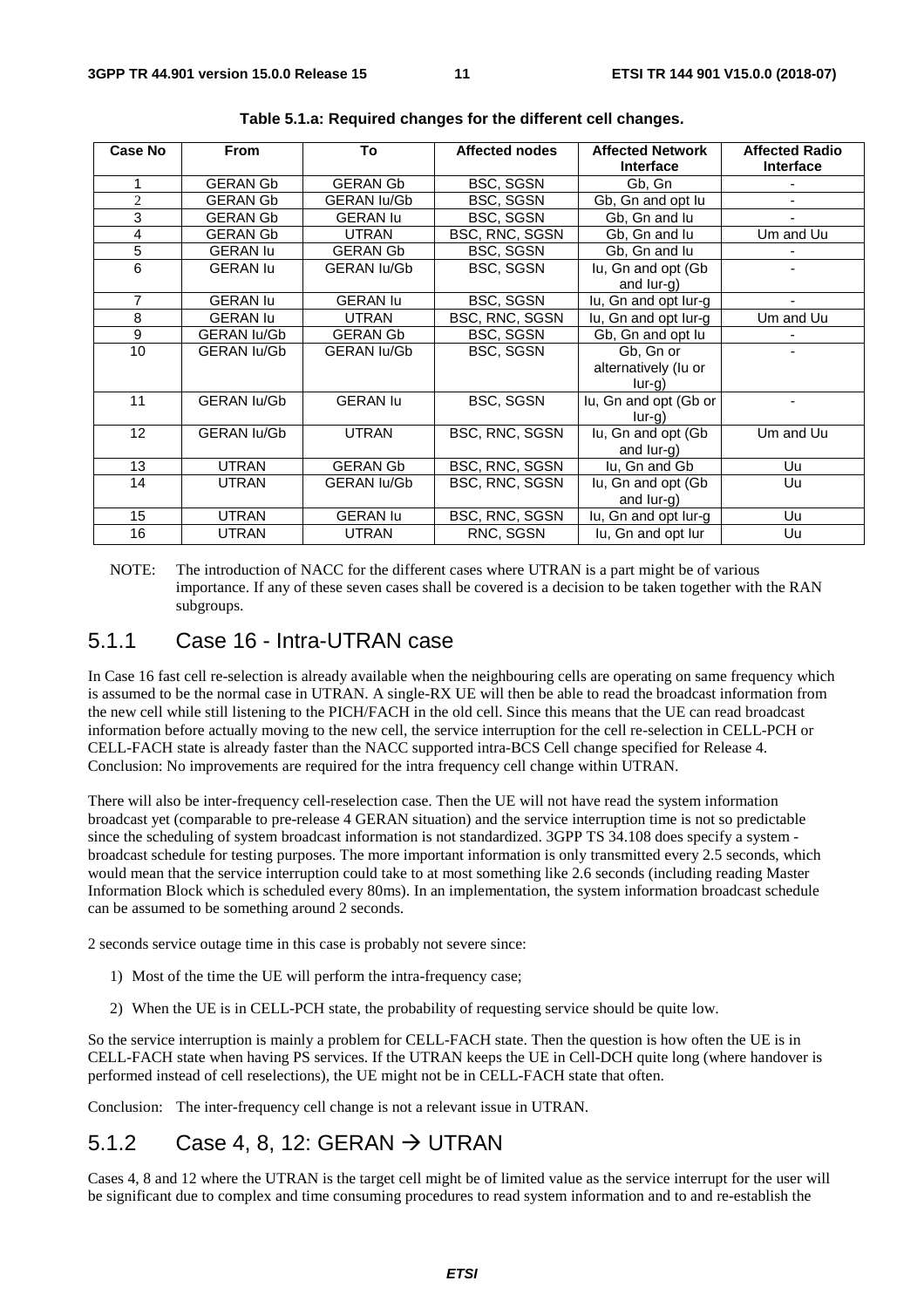#### **3GPP TR 44.901 version 15.0.0 Release 15 12 ETSI TR 144 901 V15.0.0 (2018-07)**

layer 2 and layer 3 in the target cell.

Conclusion: It is questionable if it is important that the inter-RAT cell re-selection has the same or better performance than the intra-RAT inter frequency cell reselection.

#### 5.1.3 Case 13 - 15: UTRAN  $\rightarrow$  GERAN

The cases 13-15 will imply introduction of the same NACC procedures in UTRAN as specified for GERAN Release 4.

### 5.2 Node Requirements

#### 5.2.1 BSC

The BSC is involved in all cases of Table 5.1.a except case 16. The following functionality has to be added in the BSC:

- An origin BSC shall immediately when changed or, in case of periodic refresh (implementation option), at certain time intervals put in a container and distribute over the Gb, Iu or Iur-g interfaces part of the system information for a certain cell to all BSCs and RNCs parenting neighbouring cells..
- At start up, restart or deletion of a cell the system information shall also be sent to all external neighbouring BSCs/RNCs affected.
- There may be one or more RAN information messages for each target BSC/RNC. A container message may contain multiple container units each carrying updated system information for one source cell and addressed to one destination BSC/RNC.
- The origin BSC can choose any of the available interfaces and CN domain for the transport of the RAN information messages. It is up to the BSC to analyze if the used interface and the first receiving node allows the transport. If not, the RAN information message shall not be sent over that interface. When using the Gb interface the origin BSC will via the Feature bitmap mechanism in the BSSGP protocol be informed whether the RIM procedures are supported.
- A BSC/RNC shall be able to request information from any BSC/RNC with neighbouring cells.
- A target BSC/RNC shall be able order another BSC/RNC to stop event driven transmission of information to the target BSC/RNC.
- The originating RAN node is required to keep information regarding the addressing method to use for each external neighboring cell.
- When using a 2G address only one CI of any valid cell is required by the core network for routing purposes in order to find the route to a certain BSC/RNC.
- The External NACC procedure requires consistent software in several nodes to operate properly. There will be occasions when the complete set of network nodes is not all updated with the required software. As an implementation option an algorithm can be used to detect whether the destination BSC node support external NACC. Such an algorithm can e.g. draw conclusions when not receiving external NACC procedure response messages and after loss of several response messages in a row during a specified time period it could be concluded that the External NACC procedure is not supported in a remote node.

### 5.2.2 RNC

The RNC is involved in cases 4, 8 and 12-16 of Table 5.1.a. In addition to the requirements listed above for the BSC, the following requirements has to be added if all cases shall be covered:

- If required for optimised cell reselection from GERAN to UTRAN or within UTRAN, procedures for optimised access have to be introduced.
- For support of optimised cell re-selection from UTRAN to GERAN (cases 13-15) and internally within UTRAN (case 16) for inter-frequency cell change, the RNC has to include the functionality of NACC specified for BSC in Release 4 which mainly affects the Uu interface. That includes support for the Cell Change Notification mode procedures and distribution of neighbouring cell system information to mobile stations in packet transfer mode.
- All changes affecting the RNC is outside the responsibility of TSG GERAN.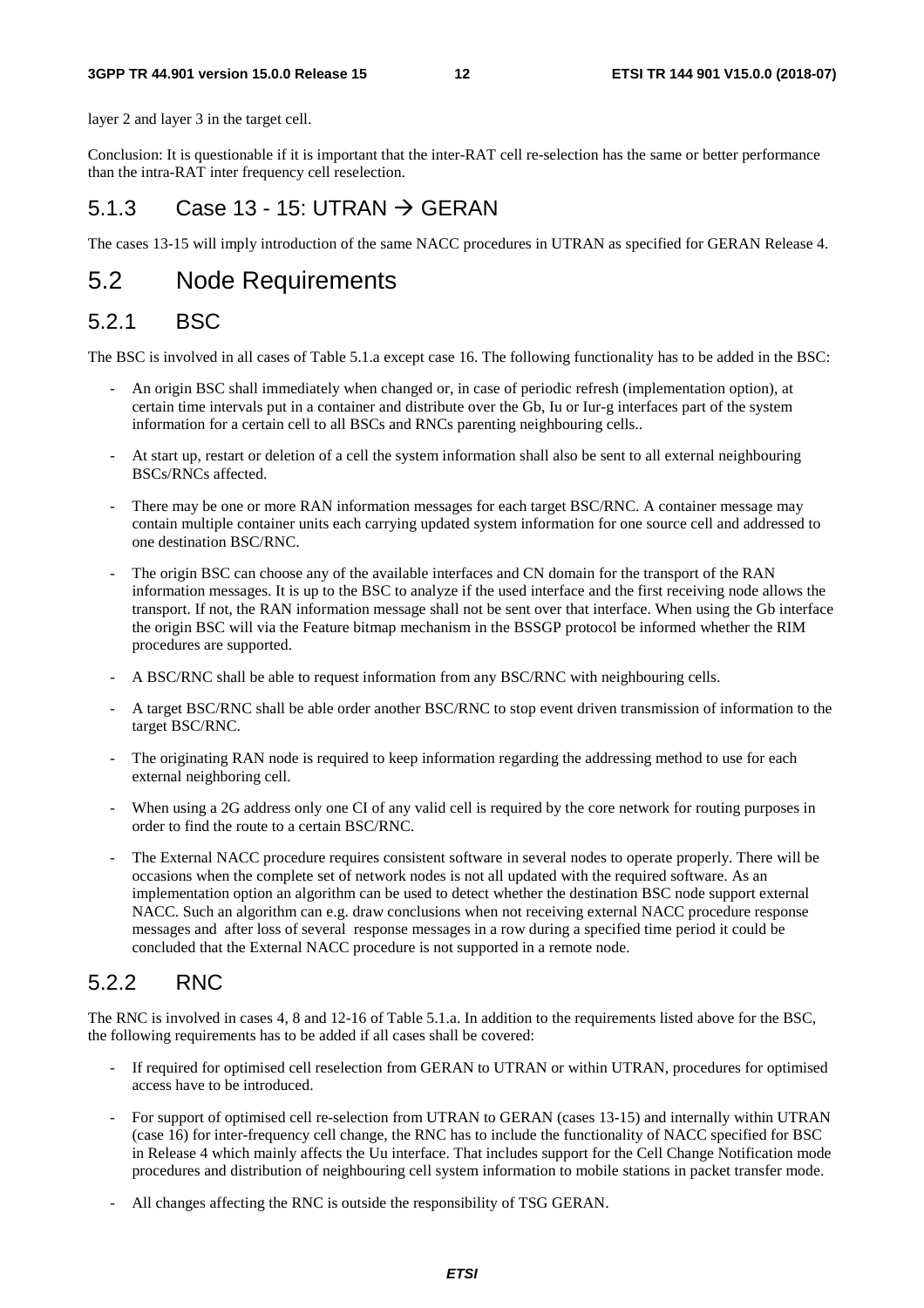#### 5.2.3 SGSN

The SGSN is involved in all cases where the Gb, Iu and the Gn interface is used. The following main requirements concern the SGSN node:

- The RAN information messages shall be routed to target BSC/RNC either over Iu or Gb or for the inter SGSN case tunnelled over the Gn interface to another SGSN
- The SGSN shall be able to identify from the addresses in the RAN specific information messages whether it is connected directly to the RAN node for which the message is intended. From the Routeing Area Identity (MCC+MNC+LAC+RAC) of the destination cell address, the SGSN shall decide whether or not it is connected to the destination BSS. If the SGSN is not connected to the destination BSS, then it shall use the RAI to route the message to the correct SGSN via the Gn interface. The SGSN connected to the destination BSS decides which BSS to send it to based on the CI of the destination address.
- The SGSN shall perform relaying between BSSGP messages and GTP messages to support the end-to-end transport between BSCs.
- The SGSN shall not interpret the information contained in the payload of the RAN information messages.

#### 5.2.4 MSC

NOTE: The use of the MSC is for further study.

#### 5.3 Interface Requirements

#### 5.3.1 Gb interface

The Gb interface may be used for transmission of the RAN information messages between the BSC and the SGSN when it exists. The following main requirements concerns the Gb interface:

- The RAN Information Management (RIM) procedure shall transport information between BSCs/RNCs via one or more SGSNs. The SGSNs shall perform a simple relay of the messages from the Gb interface to the Gn interface and vice versa.
- The RAN Information Management procedure may provide end-to-end acknowledgements between BSCs.
- The RAN Information Management procedure shall provide end-to-end error handling between BSCs.
- The origin BSC will at the Gb interface from the Feature bitmap mechanism in the BSSGP protocol check whether the RIM procedures aresupported.

#### 5.3.2 A interface

NOTE: The use of the A-interface is for further study.

#### 5.3.3 Iu interface

The Iu interface can be used for transmission of the RAN information messages between the BSC/RNC and the SGSN when it exists. The requirements concerning the Iu interface are the same as for the Gb interface above.

NOTE: The use of the Iu-interface is for further study.

#### 5.3.4 Iur-g (Iur) interface

The Iur-g interface is an optional interface which, if available, may be used instead of routing the information via the CN. The requirements concerning the Iur-g interface are the same as for the Gb interface above.

NOTE: The use of the Iur-g (Iur)-interface is for further study.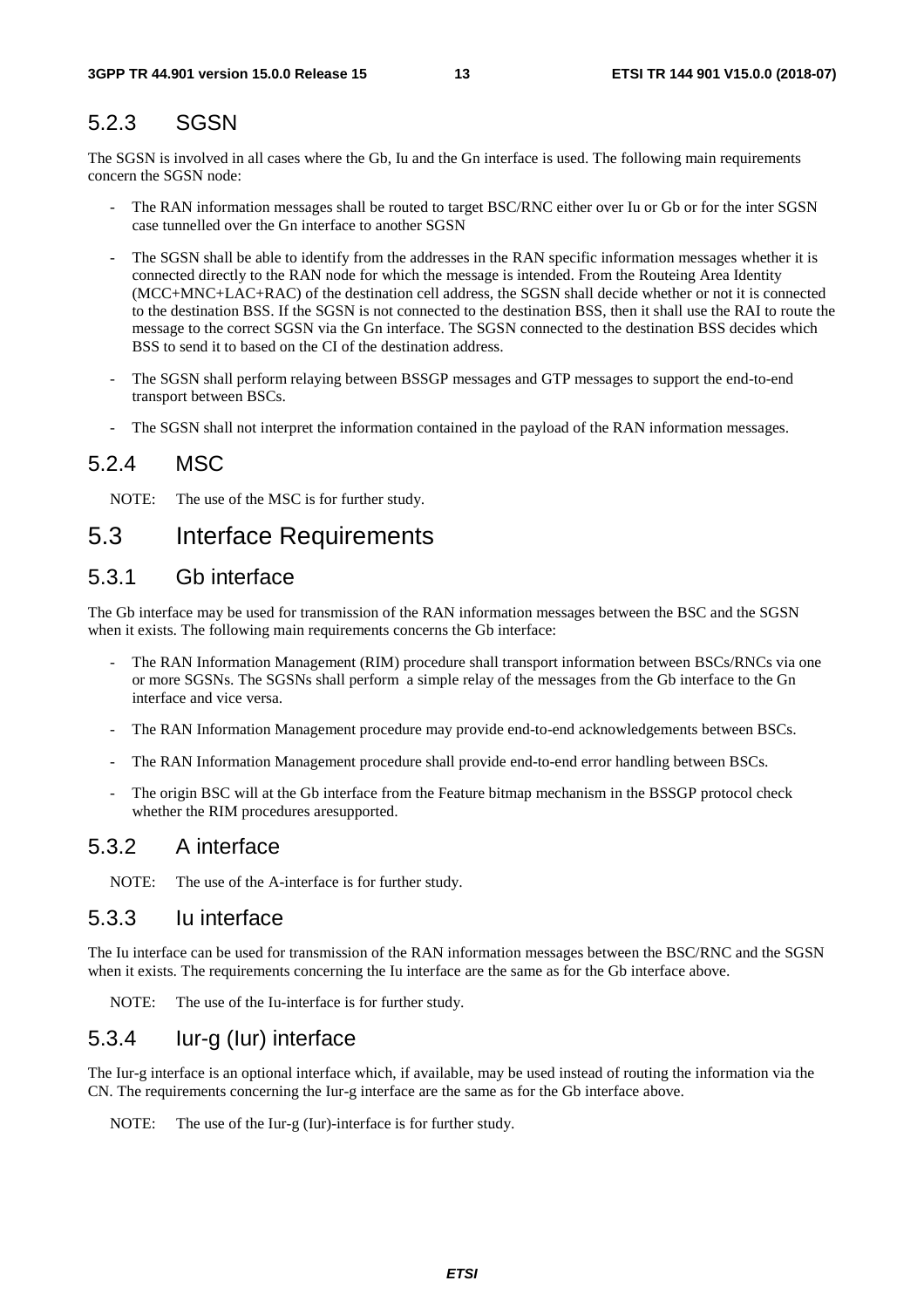### 5.3.5 Gn interface

The Gn interface (GTP protocol) shall be used by the SGSN for transfer of RAN information messages between two SGSNs. The requirements concerning the Gn interface are the following:

- The SGSNs shall perform a simple relay of the messages from the Gb interface to the Gn interface and vice versa.
- The required service from GTP for the transfer between SGSN nodes is the unconfirmed type (i.e. no request/response message pair should be required on GTP). Ran Information Management will include the option for confirmed service operating end-to-end between the BSCs.
- Requirement for error handling in SGSN are as follows. When the SGSN receives a GTP message related to some RIM functionality and this message contains a protocol error, it is an implementation choice to log the error in the SGSN node. It would be possible to include mapping in the Relay function in the SGSN of GTP cause codes to BSSGP cause codes, and vice versa. This mapping of cause codes will however complicate both standardization and implementation. Very limited improvements on the overall functionality will be achieved via cause code mapping. Therefore no mapping function of cause codes is required.
- The SGSN node needs to be able to cope with communication between inconsistent releases of GTP without system failure. The requirement on the GTP entity which receives an unsupported PDU is to discard the PDU. No notification is required back to the sending node.

#### 5.3.6 Uu interface

If cases 4, 8 and 12-16 shall be supported the Uu interface has to be updated with the NACC feature as specified for Release 4 of the GERAN specifications.

For the cases 4, 8 and 12 where the mobile station reselects from a GERAN to a UTRAN cell, changes has to be done to support fast access (distribution of UTRAN system information to the MS after the transfer has been re-established in the UTRAN cell). For the cases 13-15 where the mobile station reselects from a UTRAN to a GERAN cell, the CCN mode procedures as specified in Release 4 for GERAN has to be added. That includes distribution of GSM system information on UTRAN associated channels.

All changes affecting the Uu interface are outside the responsibility of TSG GERAN.

### 5.3.7 Um interface

If cases 4, 8 and 12 shall be supported, the Um interface (GPRS RLC/MAC protocol) has to be updated to distribute also the UTRAN system information to the MS before the MS reselects from a GERAN to a UTRAN cell. These are the only cases which requires update of the NACC feature in the GPRS mobile stations.

## 6 Generic mechanism for exchange of RAN information

### 6.1 General

These clauses describe generic RAN Information Management (RIM) procedures for the exchange of RAN information between RAN nodes. In order to make it transparent for the Core Network, the message(s) conveying the RAN information include a container that shall not be interpreted by the Core Network nodes. For future extensibility of this generic mechanism to features other than external NACC, the container includes independent Container Units which can be customised for different applications.

### 6.2 Generic RIM procedures for exchange of RAN information

#### 6.2.1 General

The following RIM procedures are defined in order to allow the exchange of information between RAN nodes: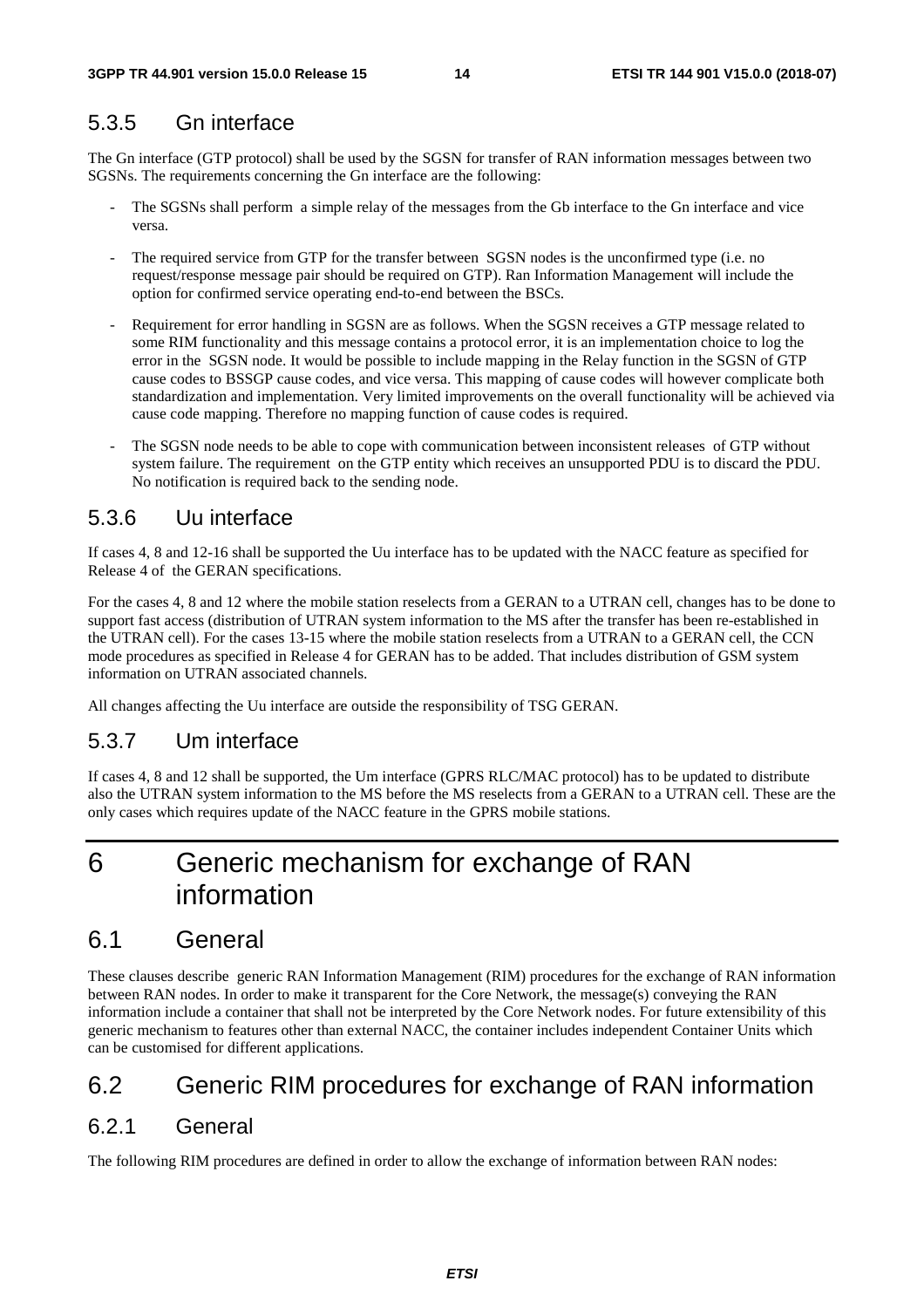- **RAN Information Request procedure**: This procedure is initiated by a BSC/RNC when it requires information from another BSC/RNC or when it requires stop of event driven reports from another BSC/RNC.
- **RAN Information Send procedure**: This procedure is initiated by a BSC/RNC when it has information to be sent to another BSC/RNC. The procedure may be event triggered (e.g. change of System Information) or scheduled (e.g. by a request procedure). Event driven reports may be stopped by the RAN Information Request procedure.

These procedures are defined in detail in the following clauses. The description of the procedures assumes a means of communication between the two RAN nodes involved. The messages may go directly if there is an Iur-g interface between the two RAN nodes. Alternatively, they shall be routed via the Core Network.

NOTE: Which CN domain the BSC/RNC shall choose to send the information to the other BSC/RAN is implementation dependent.

The RAN Information Send procedure shall be completed using the same CN domain and set of interfaces used by the RAN Information Request procedure that triggered it.

Multiple procedures can exist in parallel.

#### 6.2.2 RAN Information Request procedure

This procedure is initiated by a BSC/RNC when it requires to start or stop the RAN information flow from another BSC/RNC.

The BSC/RNC starts the procedure by sending the RAN INFORMATION REQUEST message to the BSC/RNC from which information is required. In the message is indicated if single or multiple reports are requested, or if the transmission of multiple reports shall be stopped. If single or multiple reports are requested, the receiving BSC/RNC shall immediately initiate a RAN Information Send procedure containing the requested information. If the transmission of multiple reports shall be stopped, the application in the receiving BSC shall initiate a RAN Information Send Procedure to send one single RAN INFORMATION message and thereafter immediately stop sending of further reports. If the RAN INFORMATION message is not received, it is an implementation option if and how to perform periodic retransmission of the RAN INFORMATON REQUEST message to the target BSC/RNC.



**Figure 6.2.2.a: RAN Information Request procedure.** 

#### 6.2.3 RAN Information Send procedure

The RAN Information Send procedure is initiated by a BSC/RNC when it has information to be sent to another BSC/RNC. This procedure may be event triggered (e.g. change of System Information) or scheduled (e.g. by a RAN Information Request procedure). The procedure is initiated by sending a RAN INFORMATION message to another BSC/RNC. The RAN INFORMATION message also contains an indication of whether or not acknowledgement is needed. If such indication is not present, the procedure concludes.

If the RAN INFORMATION message contains a request for acknowledgement, the receiving BSC/RNC shall send a RAN INFORMATION ACK. If the acknowledgement is not received, it is an implementation option if and how to perform periodic retransmissions of the RAN INFORMATON message to the target BSC/RNC.



**Figure 6.2.3.a: RAN Information Send procedure.**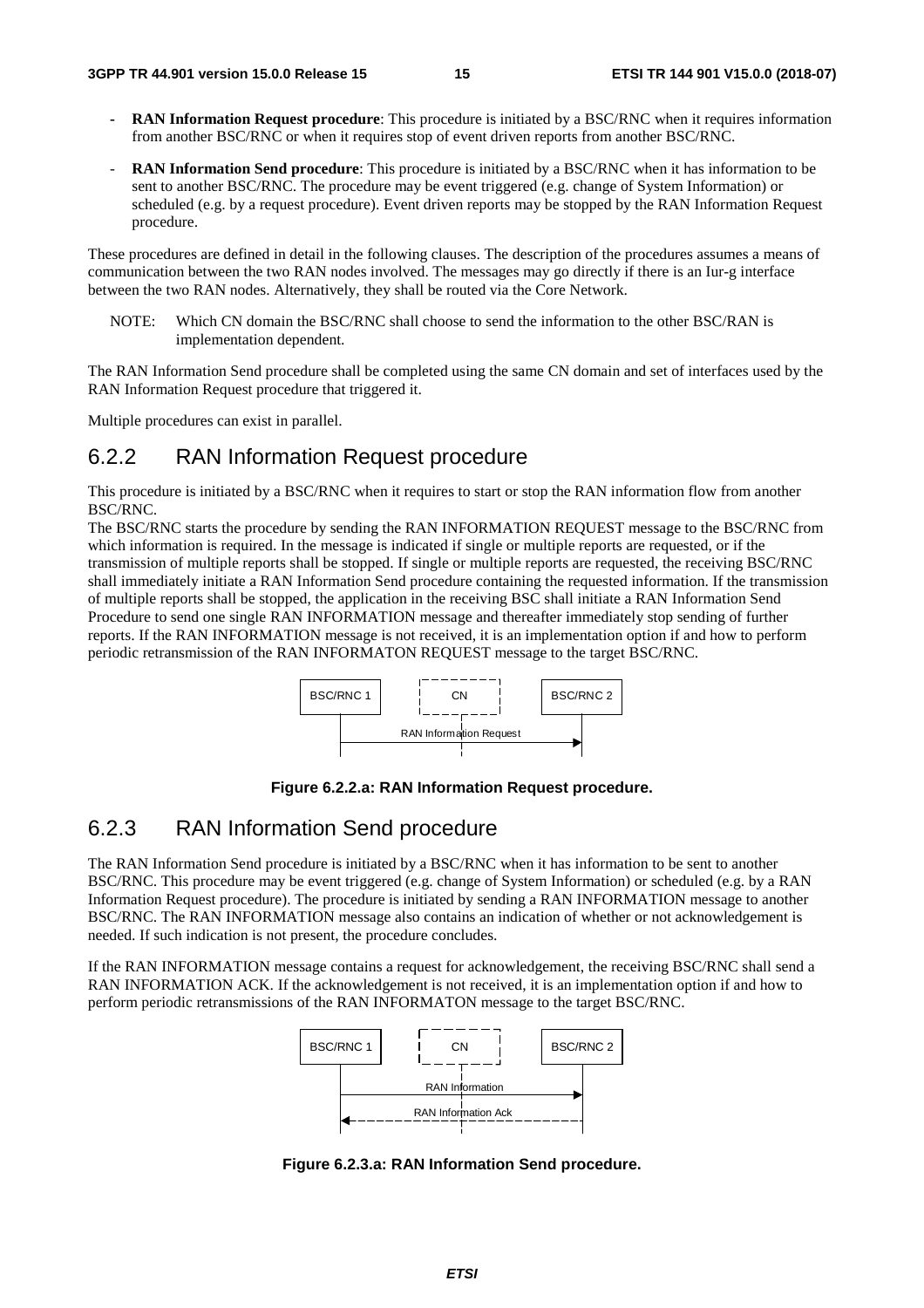### 6.2.4 RIM support in CN/RAN nodes.

The end-to-end support of the RIM procedures require Core Network nodes, source and destination BSC's to provide support for RIM. The following functions may discover if nodes support or not the RIM procedures:

- The BSSGP protocol will via the Feature bitmap indicate if RIM procedures are supported between 2 specific BSC/SGSN nodes.
- The reception of a RAN INFORMATION or a RAN INFORMATION REQUEST PDU indicates that the BSC identified by the source cell address is supporting the RIM procedures.
- As an implementation option an algorithm can be used to detect whether the destination BSC node parenting the addressed cell supports the RIM procedures. Such an algorithm can draw conclusions from not receiving RIM response messages. After loss of several response messages in a row during a specified time period it could be concluded that the RIM procedures are not supported by the BSC parenting the addressed cell.
- Operation and Maintenance procedures can be used to configure whether or not the BSC parenting the external neighbouring cells support the RIM procedures.
- NOTE: The functions in the first two bullets are based on standardised mechanism and functions in bullets 3 and 4 are examples of implementation options.

### 6.3 Messages for RAN information

### 6.3.1 Message format

All the messages for the exchange of information between RAN nodes have the format which is shown in figure 4. The message type identifies the message and how the payload is coded. All messages contain a source address and a destination address that are used for the routeing between the RAN nodes. The Container Units are optional and not included for all message types.

| <b>Message Header</b> | Message Type                    |                         |
|-----------------------|---------------------------------|-------------------------|
|                       | <b>Destination Address</b>      |                         |
|                       | Source Address                  |                         |
| Message Payload       | <b>RIM Application Identity</b> | <b>Container Prefix</b> |
|                       | PDU specific IEs                |                         |
|                       | <b>Container Unit 1</b>         | <b>Container Units</b>  |
|                       | <b>Container Unit 2</b>         |                         |
|                       |                                 |                         |
|                       | <b>Container Unit N</b>         |                         |

#### **Figure 6.3.1.a: Generic format of a RIM message.**

### 6.3.2 Message Type

The following messages are defined:

- RAN INFORMATION REQUEST message,
- RAN INFORMATION message,
- RAN INFORMATION ACK message and
- RAN INFORMATION ERROR message

### 6.3.3 Addressing and routeing

The RAN information shall be transferred to and from GERAN and UTRAN. This information may be routed directly within GERAN or between GERAN and UTRAN if the Iur-g interface is present. Alternatively, it may be routed via the Core Network using different interfaces: potentially A, Gb, Iu, Gn and E interfaces.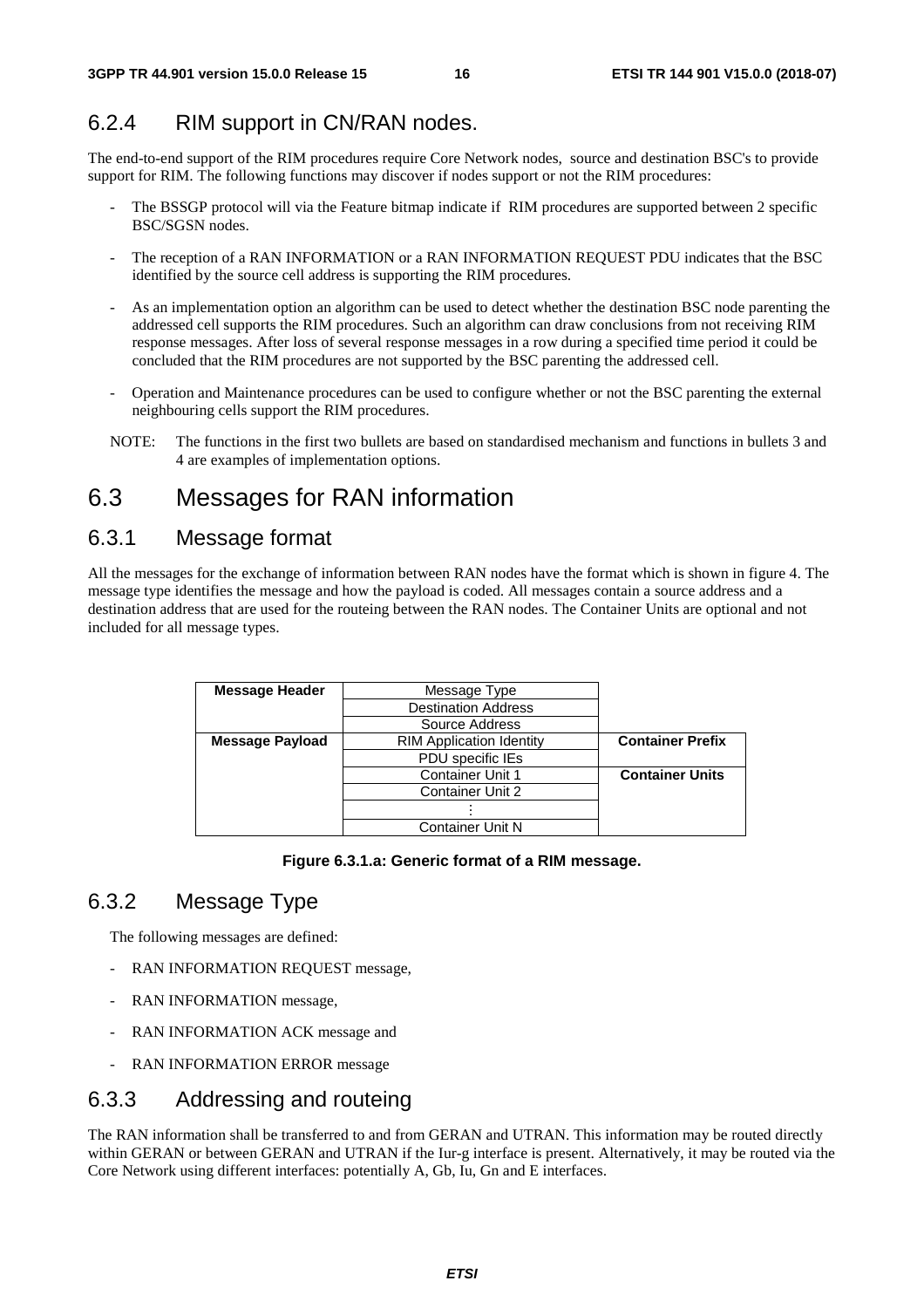For the direct routeing case via the Iur-g interface, no addressing mechanism at Layer 3 is necessary. When the information is sent via the Core Network, addressing information is needed in order to route the information to the correct destination RAN node. In this case the routeing is performed in three stages:

- **1. Routeing to a source CN node**: the source RAN node sends the message to a parenting CN node (MSC or SGSN). No address evaluation is needed for this routeing.
- **2. Routeing to a destination CN node**: the CN node parenting the source RAN node shall route the information towards the CN node parenting the destination RAN node. There are two cases:
	- If the *Circuit Switched* domain of the Core Network is used, the LAI (i.e. MCC, MNC and LAC) shall be used to identify the source and destination MSC.
	- If the *Packet Switched* domain of the Core Network is used, the RAI (i.e. MCC, MNC, LAC and RAC) shall be used to identify the source and destination SGSN.

This step is not present when source and destination RAN nodes are parented by the same CN node.

- **3. Routeing to a destination RAN node**: the address shall contain information to help the destination CN node route the information to its correct RAN node. This information is different depending on whether the destination RAN node supports *A/Gb mode* and/or *Iu mode*:
	- In A/Gb mode, the Cell Identity (CI) is known by both domains of the core network and shall be used to address the target RAN node. In A/Gb mode, there is no specific RAN node identity available.
	- In Iu mode the cell identity is not known by the core network. Instead, the address contains a BSC-Id/RNC-Id that shall be used for routeing of RAN information from the CN node to a 3G BSC/RNC.
- NOTE: If the destination RAN node supports both *A/Gb mode* and *Iu mode,* it is an implementation issue which interface shall be used.

Consequently RAN information messages have to be addressed differently by the originating RAN node depending on:

- the CN domain used.
- whether the destination RAN node supports *A/Gb mode*, *Iu mode* or both.

The addresses used shall contain the Information Fields listed in table 6.3.3.a.

**Table 6.3.3.a: Generic format of a RAN node address.** 

| <b>Information Field</b> | <b>Presence</b> | Length   | <b>Comments</b>                   |
|--------------------------|-----------------|----------|-----------------------------------|
| MCC+MNC                  | Mandatory       | 3 octets | $=$ PLMN-code; see 3GPP TS 24.008 |
| LAC.                     | Mandatory       | 2 octets |                                   |
| <b>RAC</b>               | Optional        | 1 octet  | See note 1                        |
| BSC-Id/RNC-Id            | Conditional     | 12 bits  | See note 2                        |

- NOTE 1: This Information Field is required if the message or the response to the message has to be sent via the Packet Switched domain of the Core Network.
- NOTE 2: This Information Field may be used to address a 3G RAN node (i.e. that supports *Iu mode*).

NOTE 3: This Information Field may be used to address a 2G RAN node (i.e. that supports *A/Gb mode*).

#### 6.3.4 Container Prefix and Container Units

#### 6.3.4.1 General

Only the message type and destination address information elements of the RAN INFORMATION messages are to be interpreted by CN nodes. The rest of the information is routed by the CN without interpretation. The payload is collected in the form of containers. For an easier reuse of this transport mechanism for different features, the information is defined in a Co*ntainer Prefix* and in one or more *Container Unit IEs*.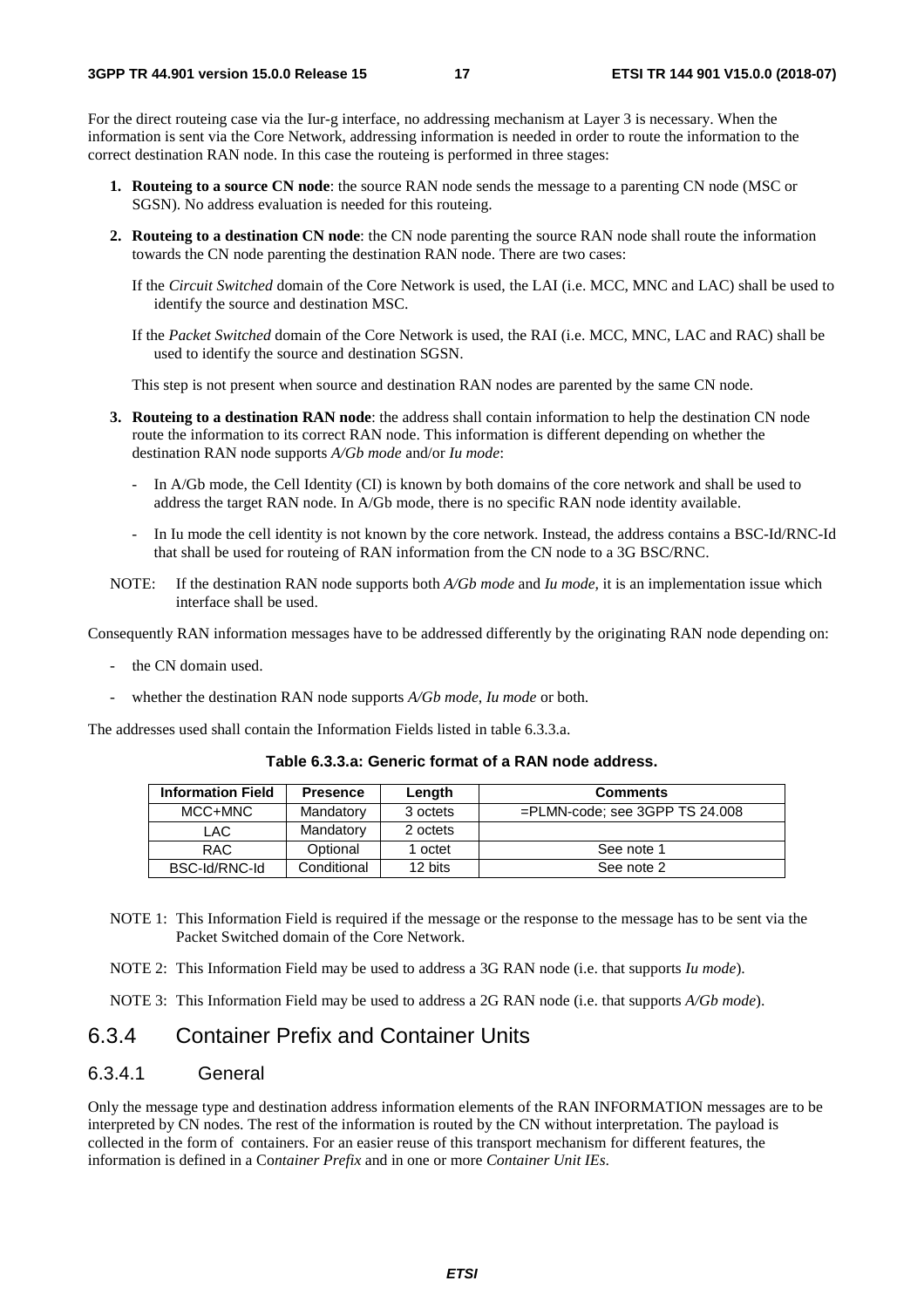#### 6.3.4.2 Container Prefix

The *Container Prefix* consists of:

- RIM Application Identity (e.g. NACC),
- Message specific information (e.g. optional Sequence Number, Acknowledgement required in the RAN INFORMATION message, Multiple Report Indication in the RAN INFORMATION REQUEST message).

#### **Table 6.3.4.2.a: Generic format of the Container prefix.**

| <b>Information Field</b>                                     | <b>Presence</b> | Lenath | <b>Comments</b>                   |
|--------------------------------------------------------------|-----------------|--------|-----------------------------------|
| <b>RIM Application Identity</b>                              | Mandatory       | octet  | 0=NACC; All other values reserved |
| Message specific Information<br>Optional sequence number<br> | Optional        |        | For sequence number see NOTE 1,   |

NOTE 1: End-to-end transport can be supervised by the ACK mechanism. Anyhow the need for having an acknowledged service shall be based on the probability of losing messages. The sequence number is valuable to avoid duplicates and to reorder messages in the destination node. The sequence number is also required for the ACK handling and reports the correct reception of the RAN INFORMATION message sent with the same sequence number. The sequence number is not included in the error message.

#### 6.3.4.3 Container Unit

One message may carry zero, one or more Container Units all related to the same application (e.g. NACC). Each Container Unit carries information related to one entity (e.g. cell). The coding of a Container Unit is specific to the application using it.

## 7 Exchange of RAN information for external NACC

7.1 Principles for use of the generic mechanism for exchange of RAN information for NACC application

#### 7.1.1 General

The rules specified below apply when the Container Unit Type is NACC:

- The RAN INFORMATION message is used to send system information for one or more cells (one container unit is used per source cell) from a source BSC to a destination BSC/RNC.
- The RAN INFORMATION REQUEST message is used to let a source BSC/RNC request or stop transmission of system information from a destination BSC.
- The RAN INFORMATION ACK message is used to send acknowledgement for a correctly received RAN INFORMATION message back from the destination BSC/RNC to the source BSC.
- The RAN INFORMATION ERROR message is used to indicate that a PDU could not be successfully decoded.

#### 7.1.2 Container Unit Disposition for NACC

Each Container Unit includes a 'Container Unit Length'. The coding of the rest of the Container Unit depends on the Message Type and the *Container Unit Type IEs* as defined in the 3GPP TS 48.018.

#### 7.1.3 Error Handling

The BSSGP entity in the destination BSC will send the following type of error message to the source BSC under the following circumstances: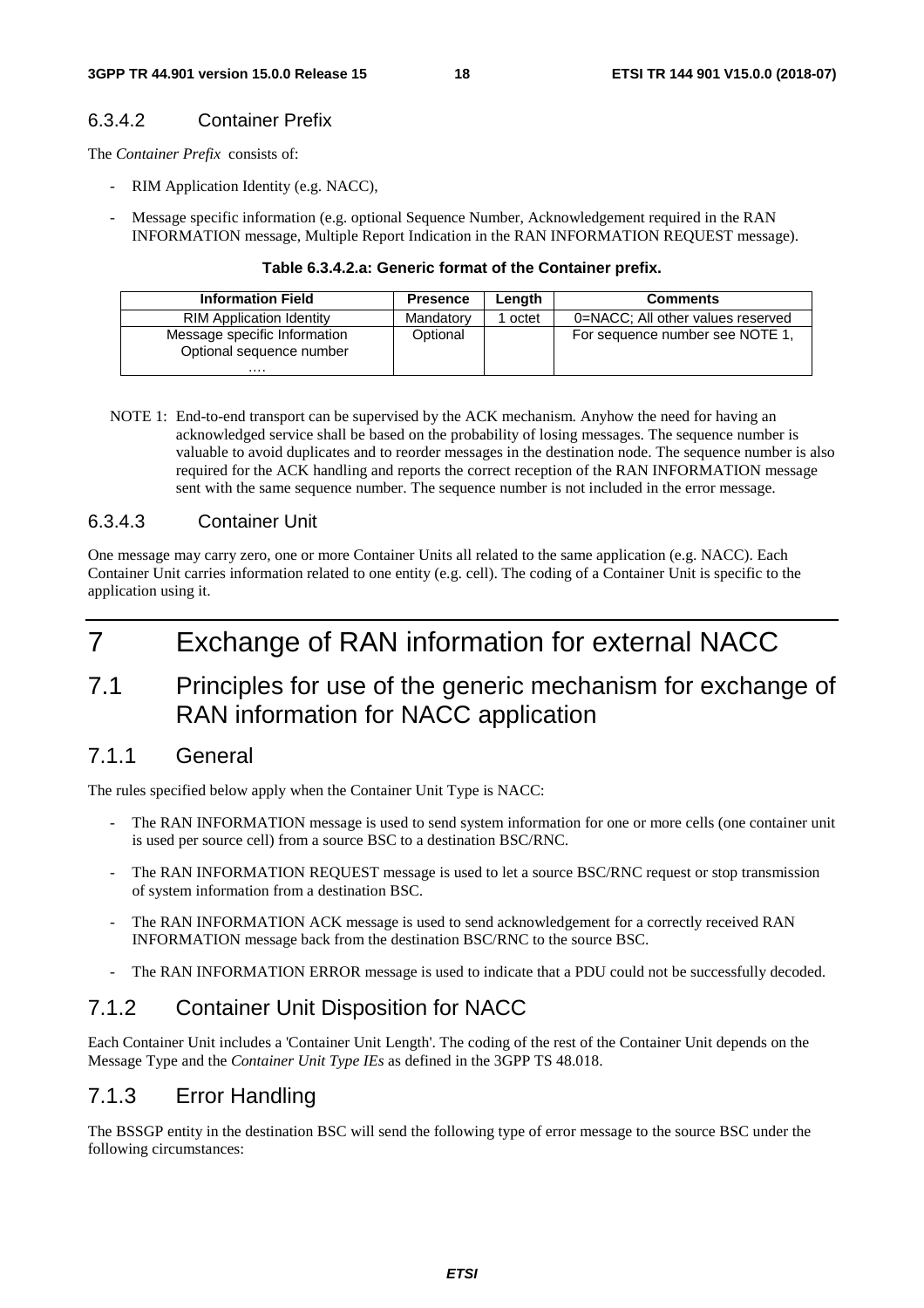- The RAN INFORMATION ERROR message, including a relevant cause code, will be sent when the destination BSC is unable to comply with part of or all information elements in any of the RAN INFORMATION message types.

#### 7.1.4 External NACC software support in RAN nodes

The end-to-end support of the external NACC procedure requires Core Network nodes to support the RIM procedures and source and destination BSC's to provide support for external NACC. The following functions may discover if nodes support or not the external NACC procedure:

- The reception of a RAN INFORMATION or a RAN INFORMATION REQUEST PDU with RIM Application Identity equal to NACC indicates that the BSC identified by the source cell address is supporting the external NACC procedure.
- As an implementation option an algorithm can be used to detect whether the destination BSC node support or not external NACC. Such an algorithm can draw conclusions from not receiving external NACC procedure response messages. After loss of several response messages in a row during a specified time period it could be concluded that the External NACC procedure is not supported for all nodes.
- Operation and Maintenance procedures can be used to configure whether or not the BSCs parenting the external neighbouring cells supports external NACC.
- NOTE: The functions in the first bullet are based on standardised mechanisms and functions in bullets 2 and 3 are examples of implementation options.

## 8 Interface load

The signalling load on interfaces between the BSCs is depending on the frequency of the system information updates in each cell with external neighbours.

If the same assumptions as in clause 4.4.1 are used and the following assumptions are added

- there is 3 external cells which has to be informed if system information is changed in a cell,
- the system information for a cell is updated N times per hour and each update generates 3 container messages,
- each container message sent to an external cell consists of 250 octets (based on an estimated need to send 11 system information messages (instances),
- there is only one SGSN serving the 2 BSCs.

the resulting load on the Iu/Gb interface between the BSC and SGSN will be as shown in table 4. As seen from the table the reduction of a 2Mbit Gb (Iu) capacity for the container transport will for the largest BSC be  $N^* 5^* 10^{-5}$ . Note that it is assumed here that there is one message sent to each external neighbouring cell and not only one to each external BSC.

| <b>BSC Area Size</b><br>(in # of cells) | No of cells with<br>external<br>neighbours | No of octets transmitted over<br>Gb(lu)/hour (one direction) |
|-----------------------------------------|--------------------------------------------|--------------------------------------------------------------|
|                                         |                                            | N*750                                                        |
|                                         | 6                                          | N*4500                                                       |
| 19                                      | 12                                         | N*9000                                                       |
| 37                                      | 18                                         | N*13500                                                      |
| 61                                      | 24                                         | N*18000                                                      |
| 91                                      | 30                                         | N*22500                                                      |
| 127                                     | 36                                         | N*27000                                                      |
| 169                                     | 42                                         | N*31500                                                      |
| 271                                     | 48                                         | N*36000                                                      |
| 397                                     | 60                                         | N*45000= N*100 bits/sec                                      |

#### **Table 8.a: Iu/Gb load for external NACC.**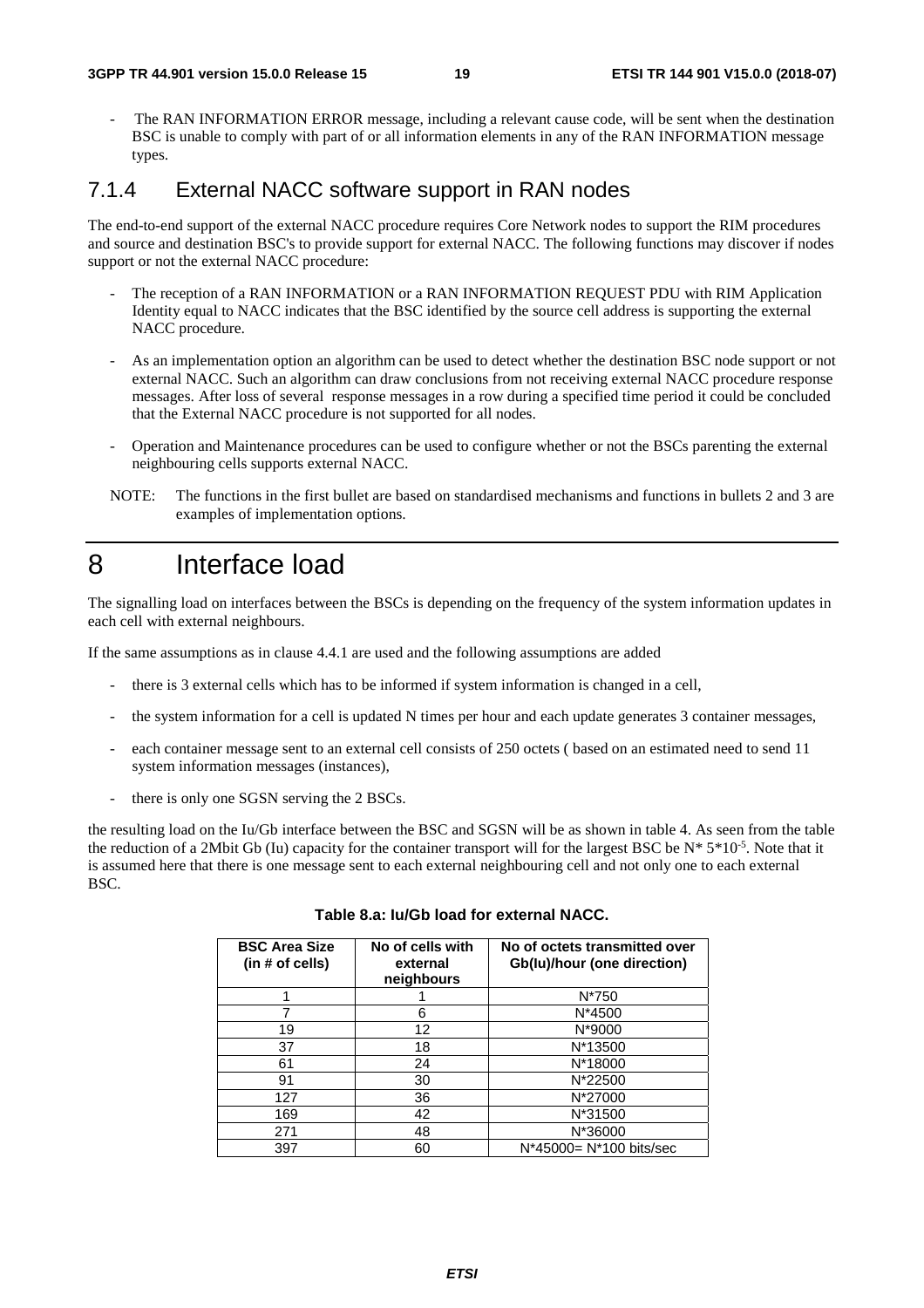## 9 Phased approach for the implementation

The distribution of neighbouring cell system information between BSC/RNC nodes to support the mobile stations at inter BSC/RNC cell change can be developed in a phased approach:

- Phase 1: distribution of neighbouring cell system information between BSCs over the Gb interface.
- Phase 2: distribution of neighbouring cell system information between BSCs over the Iu and the Iur-g interfaces. The phase 2 is required first when 'Iu-only' cells not supporting pre-REL5 mobile stations will be introduced.
- Phase 3: distribution of neighbouring cell system information for cell changes from UTRAN to GERAN.

## 10 Open Issues

- NOTE: This section will list issues where agreement and/or solutions have not been reached. It may be removed before a final decision(s) is made.
- Behaviour of the BSC/RNC after a re-start is proposed to be an implementation option.
- Is inter-RAN NACC needed? RAN2 and GERAN2 agree that there are no clear benefits for the GERAN→UTRAN direction; the UTRAN→GERANdirection is for further study.

## 11 Specification Impact and Associated Change Requests

### 11.1 General

This section will discuss the impact of the external NACC Work Item on current GERAN/UTRAN specifications as identified at present. It may be the case that this WI impacts other specifications not identified as yet, or after study the specifications listed below are not impacted upon. There may be a sub-section for each specification impacted.

### 11.2 3GPP TS 23.060 GPRS; Stage 2 description

A new clause – 'External Network Assisted Cell Change' shall be added describing the procedures in chapter 7.

### 11.3 3GPP TS 44.018 Mobile radio interface layer 3 specification

It shall be updated if the cell reselection cases from GERAN to UTRAN in table 4.1.1.b shall be included in the work Item.. It might be affected if new system information essential for access in the new cell has to be added for GERAN Release 5.

### 11.4 3GPP TS 44.060 GPRS RLC/MAC Protocol

It shall be updated if the cell reselection cases from GERAN to UTRAN in table 2 shall be included in the work Item.. It might be affected if new system information essential for access in the new cell has to be added for GERAN Release 5.

## 11.5 3GPP TS 48.018 BSS GPRS Protocol (BSSGP)

It shall be updated for all traffic cases in table 4.1.1.b where the Gb interface is involved.

### 11.6 3GPP TS 29.060 GPRS Tunneling Protocol (GTP)

It shall be updated for all traffic cases in table 4.1.1.b where the Gn interface is involved.

### 11.7 3GPP TS 25.41x UTRAN Iu interface

It shall be updated for all traffic cases in table 4.1.1.b where the Iu interface is involved.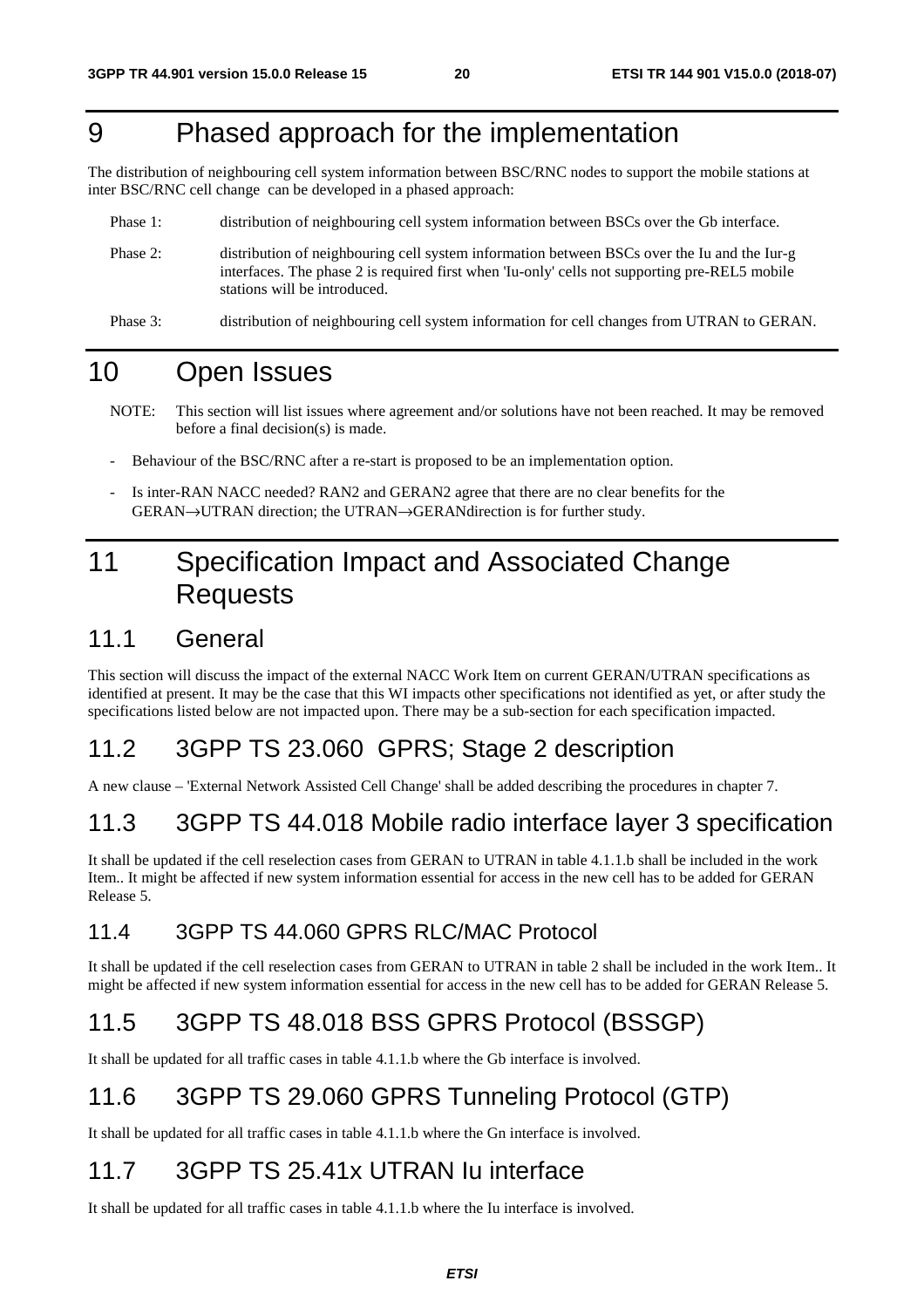## Annex A: Change History

|                                                                                              | <b>Change history</b> |  |  |            |  |                                              |         |  |
|----------------------------------------------------------------------------------------------|-----------------------|--|--|------------|--|----------------------------------------------|---------|--|
| <b>Date</b><br><b>Rev Cat Subject/Comment</b><br><b>TDoc</b><br><b>Meeting</b><br><b>ICR</b> |                       |  |  | <b>New</b> |  |                                              |         |  |
|                                                                                              |                       |  |  |            |  |                                              | version |  |
| 2016-01                                                                                      |                       |  |  |            |  | IRelease 13 version created based on y12.0.0 | 13.0.0  |  |
| 2017-03                                                                                      | 75                    |  |  |            |  | Release 14 version (frozen at TSG-75)        | 14.0.0  |  |
| 2018-06                                                                                      | 80                    |  |  |            |  | Release 15 version (frozen at TSG-80)        | 15.0.0  |  |